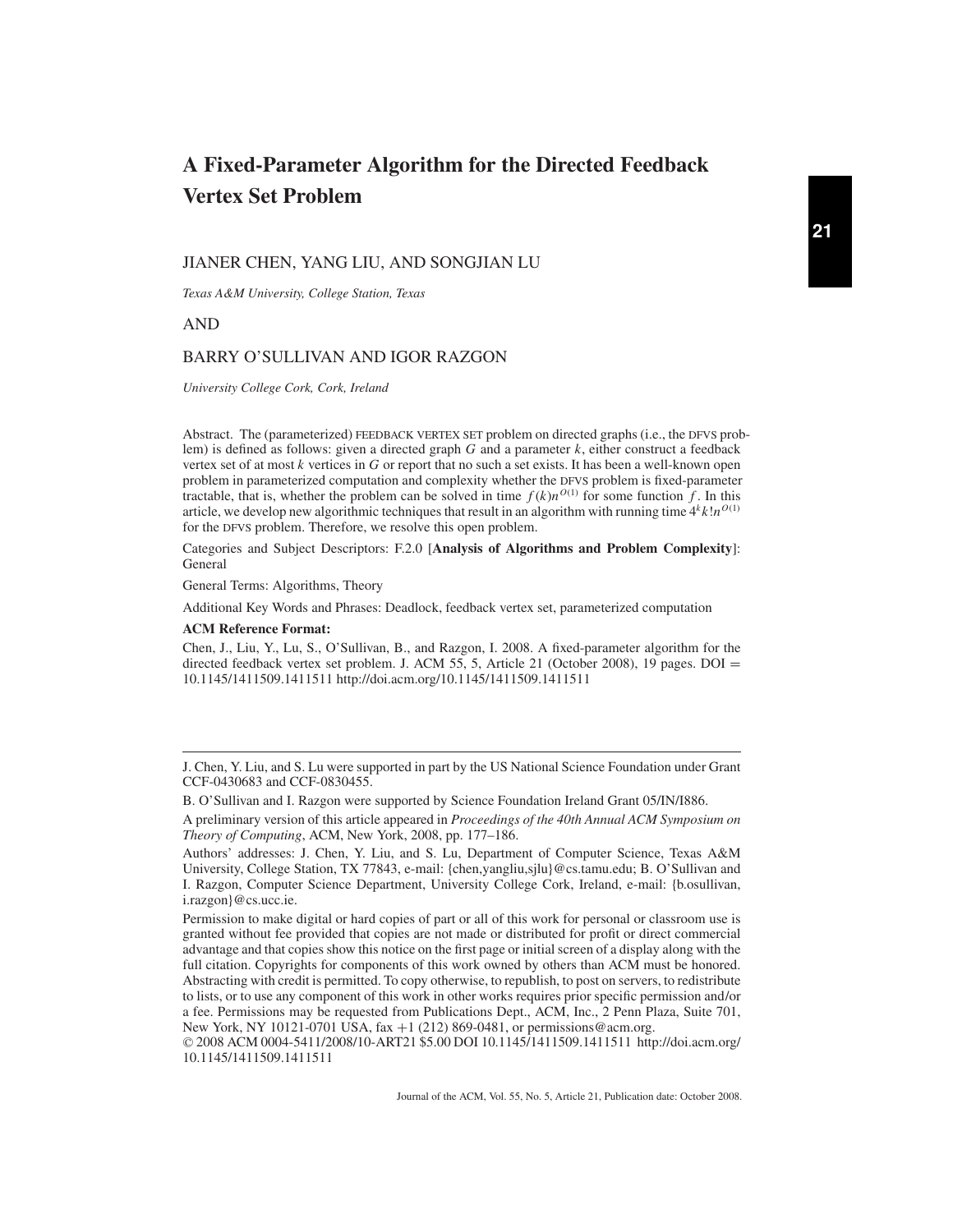# 1*. Introduction*

Let *G* be a directed graph. A *feedback vertex set F* (briefly, FVS) for *G* is a set of vertices in *G* such that every directed cycle in *G* contains at least one vertex in  $F$ , or equivalently, that the removal of  $F$  from the graph  $G$  leaves a directed acyclic graph (i.e., a DAG). The (parameterized) FEEDBACK VERTEX SET problem on directed graphs (briefly, the DFVS problem) is defined as follows: given a directed graph *G* and a parameter *k*, either construct an FVS of at most *k* vertices for *G* or report that no such set exists.

The DFVS problem is a classic NP-complete problem that appeared in the first list of NP-complete problems in Karp's seminal paper [Karp 1972], and has a variety of applications in areas such as operating systems [Silberschatz and Galvin 1994], database systems [Gardarin and Spaccapietra 1976], and circuit testing [Leiserson and Saxe 1991]. In particular, the DFVS problem has played an essential role in the study of *deadlock recovery* in database systems and in operating systems [Silberschatz and Galvin 1994; Gardarin and Spaccapietra 1976]. In such a system, the status of system resource allocations can be represented as a directed graph *G* (i.e., the *system resource-allocation graph*), and a directed cycle in *G* represents a deadlock in the system. Therefore, in order to recover from deadlocks, we need to abort a set of processes in the system, that is, to remove a set of vertices in the graph *G*, so that all directed cycles in *G* are broken. Equivalently, we need to find an FVS in the graph *G*. In practice, one may expect and desire that the number of vertices removed from the graph *G*, which is the number of processes to be aborted in the system, be small. This motivates the study of *parameterized algorithms* for the DFVS problem that find an FVS of *k* vertices in a directed graph of *n* vertices and run in time  $f(k)n^{O(1)}$  for a fixed function f; thus, the algorithms become practically efficient when the value *k* is small.

This work has been part of a systematic study of the *theory of fixed-parameter tractability* [Downey and Fellows 1999], which has received considerable attention in recent years. A problem *Q* is a *parameterized problem* if each instance of *Q* contains a specific integral parameter *k*. A parameterized problem is *fixed-parameter tractable* if it can be solved in time  $f(k)n^c$  for a function  $f(k)$  and a constant *c*, where the function  $f(k)$  is independent of the instance size *n*. A large number of NP-hard parameterized problems, such as the VERTEX COVER problem [Chen et al. 2001] and the ML TYPE-CHECKING problem [Lichtenstein and Pnueli 1985], have been shown to be fixed-parameter tractable. On the other hand, strong evidence has been given that another group of well-known parameterized problems, including the INDEPENDENT SET problem and the DOMINATING SET problem, are not fixed-parameter tractable [Downey and Fellows 1999]. The study of fixed-parameter tractability of parameterized problems has become increasingly interesting, for both theoretical research and practical computation.

The fixed-parameter tractability of the DFVS problem was posted as an open problem in the very first papers on the study of fixed-parameter tractability [Downey and Fellows 1992, 1995]. After numerous significant efforts, however, the problem still remained open. In the past fifteen years, the problem has been constantly and explicitly posted as an open problem in a large number of publications in the literature (see [Gutin and Yeo 2008] for a recent survey on this study). The problem has become a well-known and outstanding open problem in parameterized computation and complexity.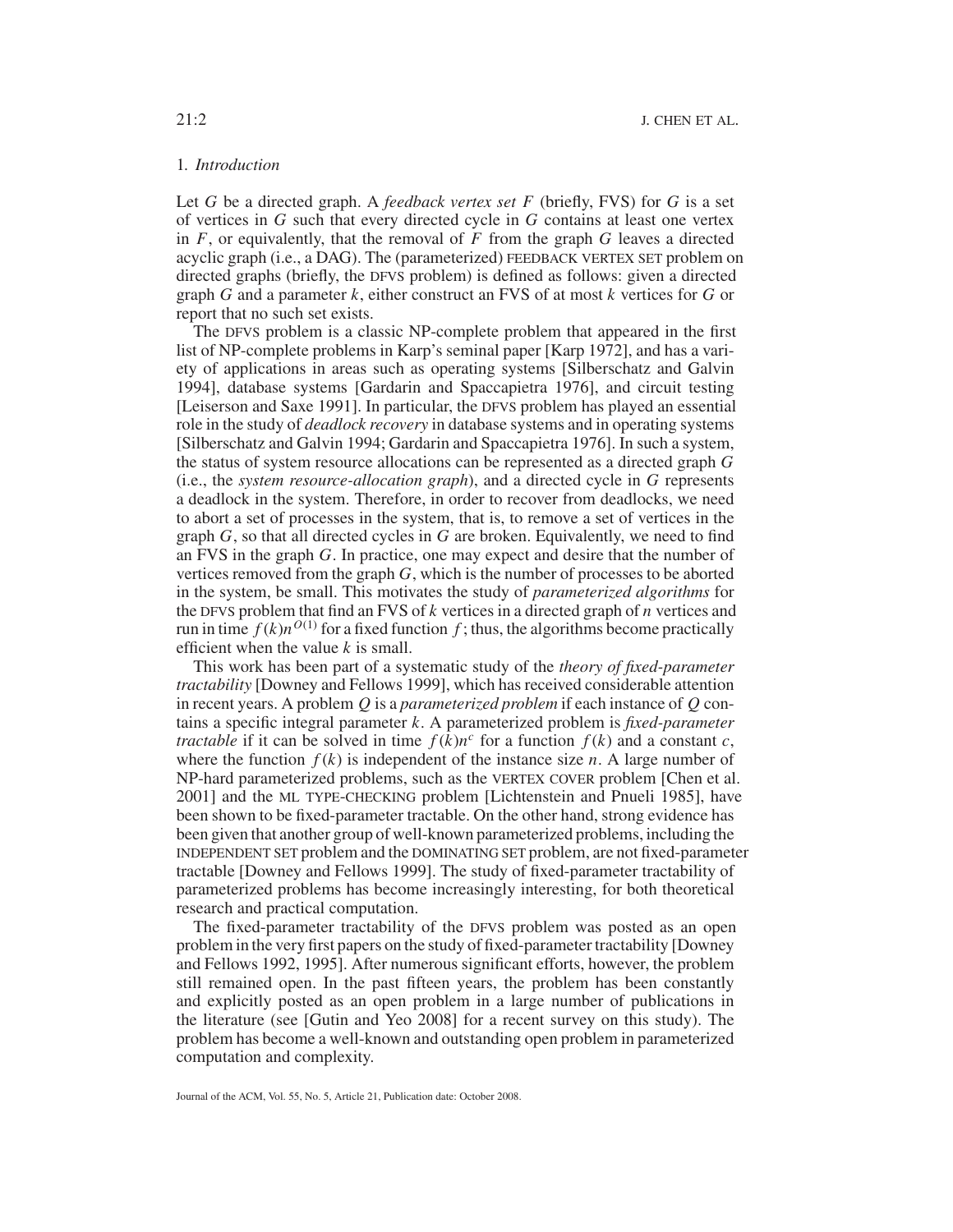In this article, we develop new algorithmic techniques that lead to the conclusion that the DFVS problem is fixed-parameter tractable, and thus resolve the above open problem in parameterized computation and complexity. We first show that the DFVS problem can be reduced in time  $f(k)n^{O(1)}$  for some function f to a special version of the multi-cut problem, which will be called the SKEW SEPARATOR problem. We then develop an algorithm that shows the fixed-parameter tractability of the SKEW SEPARATOR problem. The combination of these two results gives an algorithm with running time  $4^k k! n^{O(1)}$  for the DFVS problem, which proves its fixed-parameter tractability.

The relationship between the DFVS problem and multi-cut problems has been studied in the research of approximation algorithms for the FEEDBACK VERTEX SET problem [Even et al. 1998; Leighton and Rao 1999]. However, our problem formulations and the corresponding techniques are significantly different from those studied in the approximation algorithms. In particular, our formulations and techniques seem especially suitable for developing faster and more effective exact algorithms (of exponential-time) for NP-hard multi-cut problems. First of all, instead of seeking a multi-cut that separates a given set of *terminal vertices*, as formulated in most multi-cut problems, our problem is more general: we wish to construct a multi-cut that separates a *collection of terminal vertex-subsets*. This more general version of the multi-cut problem enables us to effectively reduce the search space size when we are searching for an *optimal* solution of a given problem instance. Second, unlike most multi-cut problems whose solutions are multi-cuts that are in general symmetric to the given terminal vertices, the multi-cuts for the SKEW SEPARATORproblem are asymmetric to the terminal vertex-subsets. Third, we develop an (exponential-time) reduction that effectively reduces the problem of multi-cuts for multiple terminal vertex-subsets to the problem of minimum cuts from a single source vertex to a single sink vertex. Note that the latter is solvable in polynomial time via algorithms for the MAXIMUM FLOW problem. Such an exponential-time reduction is obviously very different from the polynomial-time processes used in the development of polynomial-time approximation algorithms. Finally, unlike most parameterized algorithms that are focused on effectively decreasing the sole parameter value  $k$ , our algorithm for the SKEW SEPARATOR problem adds another dimension of bounds in terms of the size of a minimum cut between two properly chosen terminal vertex-subsets. This dimension of bounds has become crucial in our development of the algorithm for the SKEW SEPARATOR problem because it effectively bounds the number of branches in which the parameter value *k* is not decreased.

Before we move to the technical discussion of our algorithms, we remark that the FEEDBACK VERTEX SET problem on undirected graphs (briefly, the UFVS problem) has also been an interesting and active research topic in parameterized computation and complexity. Since the first fixed-parameter tractable algorithm for the UFVS problem was published fifteen years ago [Bodlaender 1993], there has been an impressive list of improved algorithms for the problem. Currently the best algorithm for the UFVS problem runs in time  $O(5^k kn^2)$  [Chen et al. 2007a]. The FEEDBACK VERTEX SET problem on directed graphs (i.e., the DFVS problem) seems very different from the problem on undirected graphs (i.e., the UFVS problem). This fact has also been reflected in the study of approximation algorithms for the problems. The FEEDBACK VERTEX SET problem on undirected graphs is polynomial-time approximable with a ratio 2. This holds true even for weighted graphs [Bafna et al. 1999]. On the other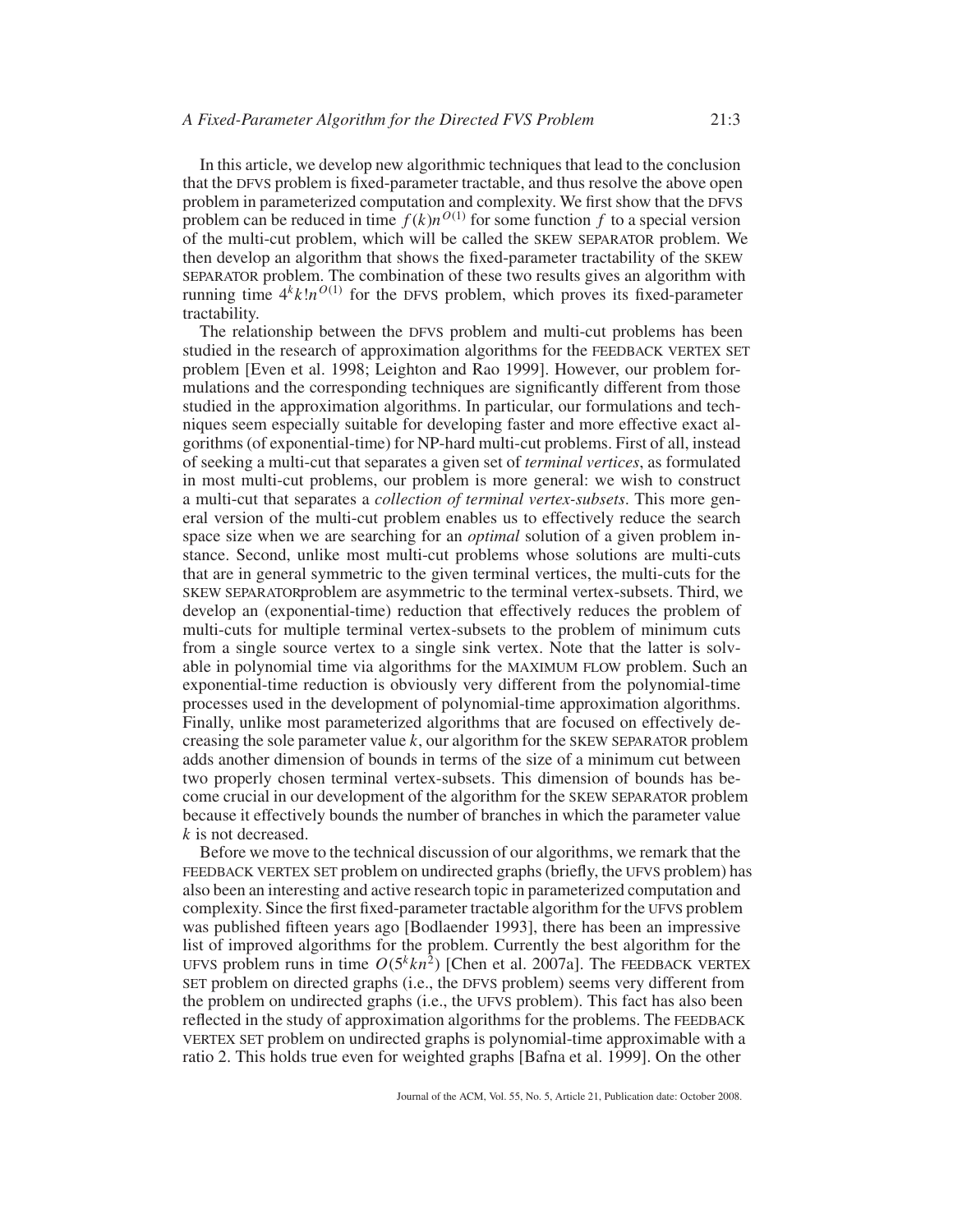hand, it still remains open whether the FEEDBACK VERTEX SET problem on directed graphs has a constant-ratio polynomial-time approximation algorithm. The current best polynomial-time approximation algorithm for the problem on directed graphs has a ratio  $O(\log \tau \log \log \tau)$ , where  $\tau$  is the size of a minimum FVS for the input graph [Even et al. 1998].

# 2*. Preliminaries*

Let  $G = (V, E)$  be a directed graph and let  $e = [u, v]$  be a (directed) edge in  $G$ . We say that the edge *e goes out* from the vertex *u* and *comes into* the vertex *v*. The edge *e* is called an *outgoing edge* of the vertex *u*, and an *incoming edge* of the vertex *v*. These concepts can be extended from single vertices to general vertex sets. Thus, for two vertex sets  $S_1$  and  $S_2$ , we can say that an edge goes out from  $S_1$ and comes into  $S_2$  if the edge goes out from a vertex in  $S_1$  and comes into a vertex in *S*2. Moreover, we say that an edge *goes out from S*<sup>1</sup> if the edge goes out from a vertex in  $S_1$  and comes into a vertex not in  $S_1$ , and that an edge *comes into*  $S_2$  if the edge goes out from a vertex not in  $S_2$  and comes into a vertex in  $S_2$ .

A *path P* from a vertex  $v_1$  to a vertex  $v_h$  in the graph G is a sequence  $\{v_1, v_2, \ldots, v_h\}$ *v<sub>h</sub>*} of vertices in *G* such that  $[v_i, v_{i+1}]$  is an edge in *G* for all  $1 \le i \le h - 1$ . The path *P* is *simple* if no vertex is repeated in *P*. The path *P* is a *cycle* if  $v_1 = v_h$ , and the cycle is *simple* if no other vertices are repeated. We say that a path is from a vertex set  $S_1$  to a vertex set  $S_2$  if the path is from a vertex in  $S_1$  to a vertex in  $S_2$ . The graph *G* is a *DAG* (i.e., directed acyclic graph) if it contains no cycles.

For a vertex subset  $V' \subseteq V$  in the directed graph  $G = (V, E)$ , we denote by *G*[*V* ] the subgraph of *G* that is induced by the vertex subset *V* . Without any ambiguity, we will denote by  $G - V'$  the induced subgraph  $G[V - V']$ , and by *G* − *w*, where *w* is a vertex in *G*, the induced subgraph  $G[V - \{w\}]$ .

A vertex subset *F* in the directed graph *G* is a *feedback vertex set* (*FVS*) if the graph  $G - F$  is a DAG. Since a vertex  $v$  with a self-loop (i.e., an edge that both goes out from and comes into  $v$ ) must be included in every FVS for the graph  $G$ , we will assume, without loss of generality, that the graphs in our discussion have no self-loops.

*Definition* 2.1. Let  $[S_1, \ldots, S_l]$  and  $[T_1, \ldots, T_l]$  be two collections of *l* vertex subsets in a directed graph  $G = (V, E)$ . A *skew separator X* for  $([S_1, \ldots, S_l],$  $[T_1, \ldots, T_l]$ ) is a vertex subset in  $V - \bigcup_{i=1}^l (S_i \cup T_i)$  such that for any pair of indices *i* and *j* satisfying  $l \ge i \ge j \ge 1$ , there is no path from  $S_i$  to  $T_j$  in the graph *G* − *X*.

The subsets  $S_1, \ldots, S_l$  will be called the *source sets* and the subsets  $T_1, \ldots, T_l$ will be called the *sink sets*. A vertex is a *non-terminal vertex* if it is not in  $\bigcup_{i=1}^{l}$  $(S_i \cup T_i)$ . Note that by definition, all vertices in a skew separator must be nonterminal vertices. Moreover, a skew separator *X* is asymmetric to the source sets and the sink sets: a path from  $S_i$  to  $T_j$  with  $i < j$  may exist in the graph  $G - X$ .

When there is only one source set  $S_1$  and one sink set  $T_1$ , a skew separator for the pair ([ $S_1$ ], [ $T_1$ ]) becomes a regular cut for  $S_1$  and  $T_1$ , i.e., a vertex set whose removal leaves a graph in which there is no path from the set  $S_1$  to the set  $T_1$ . Therefore, a skew separator for the pair ([ $S_1$ ], [ $T_1$ ]) is also called a *cut from*  $S_1$  *to*  $T_1$ . A cut from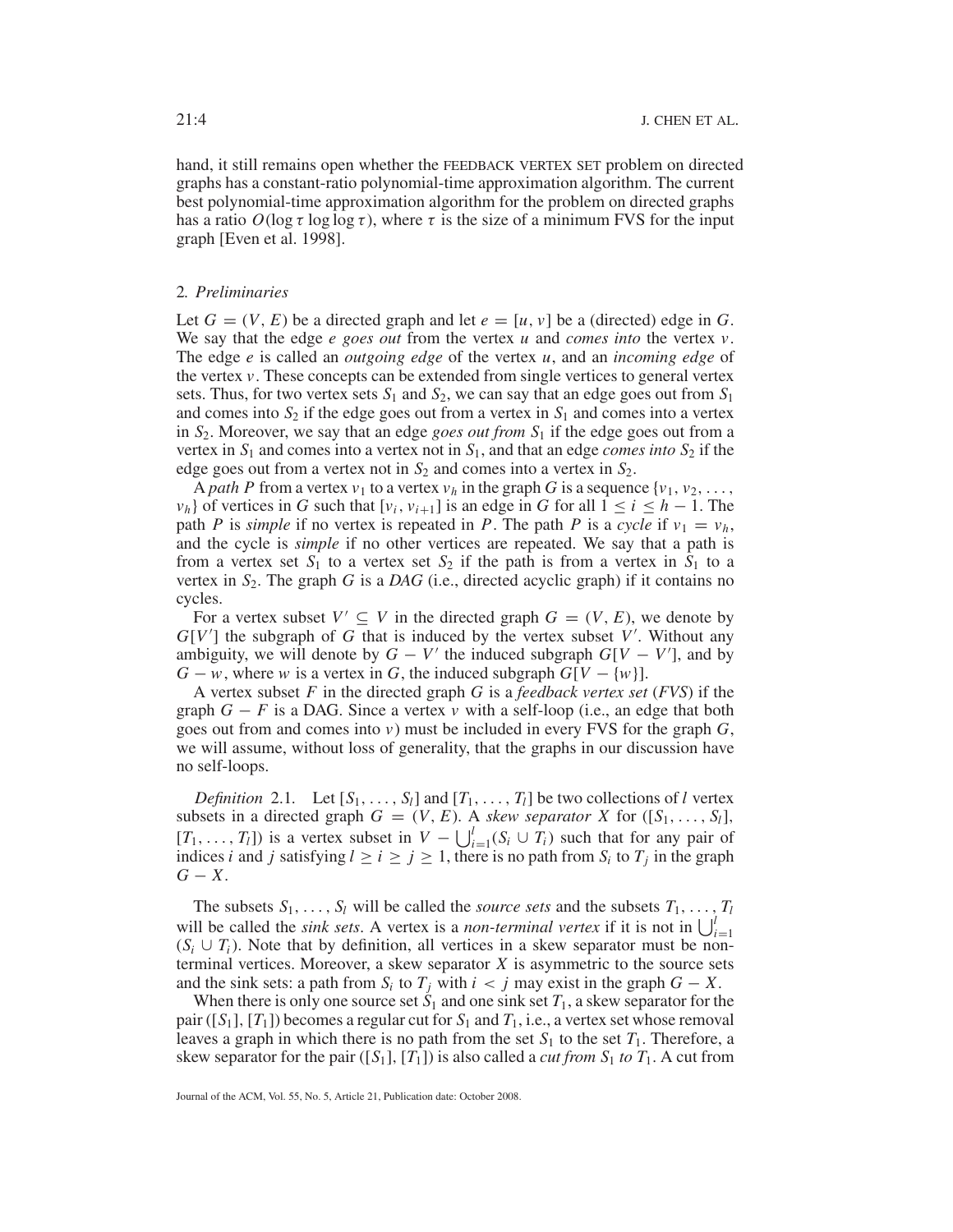$S_1$  to  $T_1$  is a *min-cut* (i.e., a minimum cut) if it has the smallest cardinality over all cuts from  $S_1$  to  $T_1$ .

The following lemma can be easily derived based on standard maximum flow techniques [Schrijver 2003]. Thus, we omit its proof.

LEMMA 2.2. *There is an O*(*kn*<sup>2</sup> )*time algorithm that for two given vertex subsets S and T in a directed graph G of n vertices, and a parameter k, either constructs a min-cut from S to T whose size is bounded by k, or reports that the min-cut from S to T has a size larger than k.*

The algorithm for the DFVS problem is obtained through careful development of algorithms for a series of problems. In the following, we give the formal definitions of these problems.

SKEW SEPARATOR: Given  $(G, [S_1, \ldots, S_l], [T_1, \ldots, T_l], k)$ , where *G* is a directed graph,  $[S_1, \ldots, S_l]$  is a collection of *l* source sets and  $[T_1, \ldots, T_l]$  is a collection of *l* sink sets in *G*, and a parameter *k*, such that

(1) all sets  $S_1, \ldots, S_l, T_1, \ldots, T_l$  are pairwise disjoint;

- (2) for each *i*,  $1 \le i \le l 1$ , there is no edge coming into the set  $S_i$ ; and
- (3) for each  $j, 1 \le j \le l$ , there is no edge going out from the set  $T_i$ ,

either construct a skew separator of at most *k* vertices for the pair  $([S_1, \ldots, S_l], [T_1, \ldots, T_l])$ , or report that no such separator exists.

Note that in an instance of the SKEW SEPARATOR problem, condition (2) on source sets and condition (3) on sink sets are not completely symmetric. Although the first *l* − 1 source sets are not allowed to have incoming edges, the last source set *S*<sub>*l*</sub> is allowed to have incoming edges. On the other hand, *all* sink sets are not allowed to have outgoing edges.

We remark that conditions  $(1)$ – $(3)$  in the definition of the SKEW SEPARATOR problem (plus the restriction that the skew separator can consist of only non-terminal vertices) may be relaxed, and our techniques for the problem may still be applicable. However, the above formulation of the problem will make our discussion simpler, and will also be sufficient for our solution to the DFVS problem, which is the focus of the current paper. We leave the investigation of the separator problems of more general forms to later research.

Let  $G = (V, E)$  be a directed graph, and let  $(D_1, D_2)$  be a bi-partition of the vertex set *V* of *G*, that is,  $D_1 \cup D_2 = V$  and  $D_1 \cap D_2 = \emptyset$ . The bi-partition  $(D_1, D_2)$ is a *DAG-bipartition* for the graph *G* if both induced subgraphs  $G[D_1]$  and  $G[D_2]$ are DAGs. A vertex subset  $F$  in the graph  $G$  is a  $D_1$ - $FVS$  if  $F$  is an FVS for  $G$  and  $F \subseteq D_1$ .

DAG-BIPARTITION FVS: Given  $(G, D_1, D_2, k)$ , where G is a directed graph,  $(D_1, D_2)$  is a DAG-bipartition for *G*, and *k* is the parameter, either construct a *D*1-FVS of size bounded by *k* for the graph *G*, or report that no such *D*<sub>1</sub>-FVS exists.

We will be also interested in a special version of the FEEDBACK VERTEX SET problem.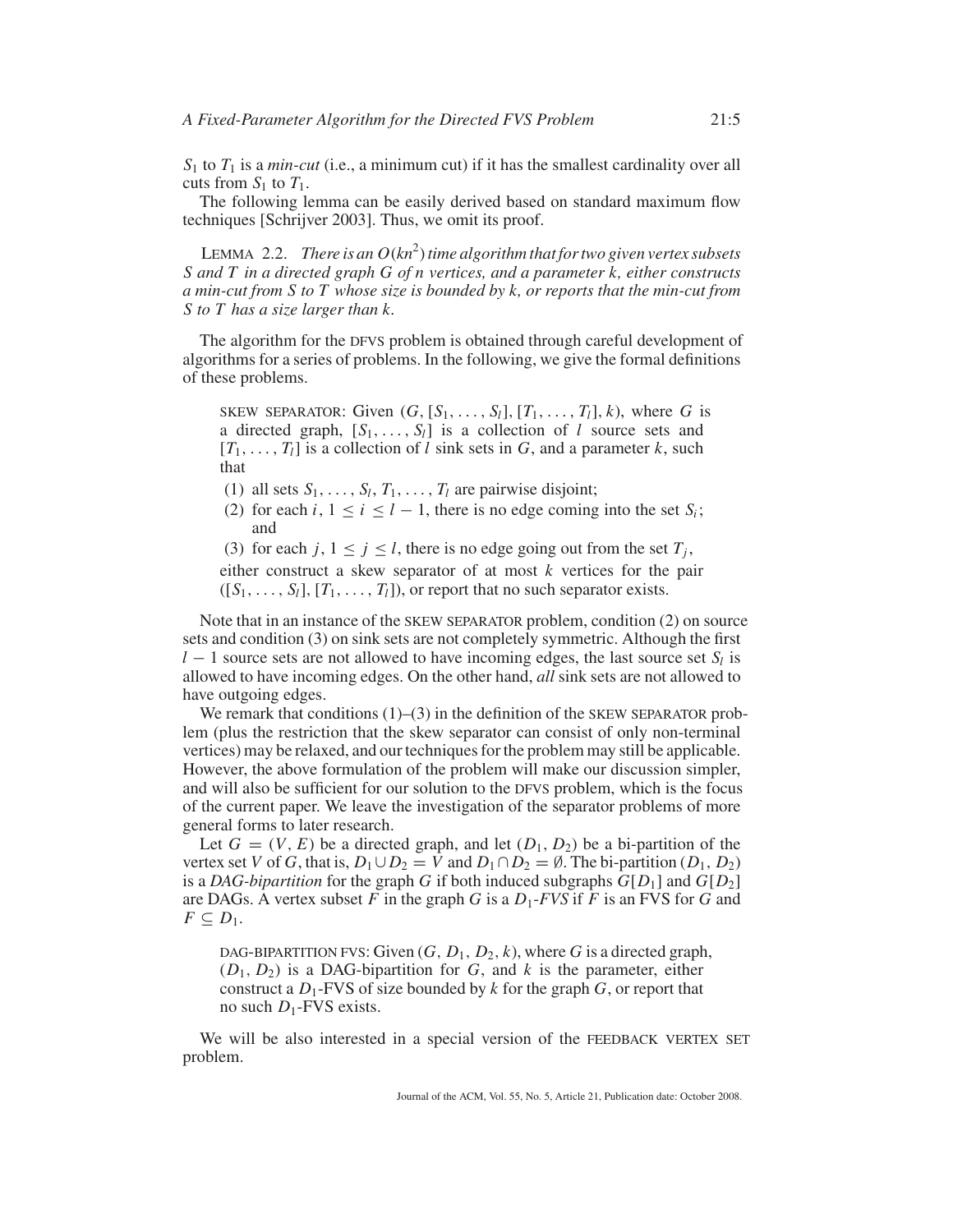DFVS REDUCTION: Given a triple  $(G, F, k)$ , where G is a directed graph and *F* is an FVS of size  $k + 1$  for *G*, either construct an FVS of size bounded by *k* for *G*, or report that no such FVS exists.

Finally, our central problem in this article is as follows.

DFVS: Given a pair  $(G, k)$ , where G is a directed graph and  $k$  is the parameter, either construct an FVS of size bounded by *k* for *G*, or report that no such FVS exists.

#### 3*. Solving the SKEW SEPARATOR Problem*

In this section, we study the complexity of the SKEW SEPARATOR problem.

Let  $(G, [S_1, \ldots, S_l], [T_1, \ldots, T_l], k)$  be an instance of the SKEW SEPARATOR problem. Define  $T_{all} = \bigcup_{1 \leq i \leq l} T_i$ . There are a few cases in which we can directly reduce the instance size:

*Rule R*1. There is no path from  $S_l$  to  $T_{all}$ , i.e., the size of a min-cut from  $S_l$  to  $T_{all}$ is 0: then we only need to find a skew separator of size  $k$  that separates  $S_i$  from  $T_j$ for all indices *i* and *j* satisfying  $l - 1 \ge i \ge j \ge 1$ , i.e., we can work instead on the instance  $(G, [S_1, \ldots, S_{l-1}], [T_1, \ldots, T_{l-1}], k$ ). Note that in this case, by definition, if  $l = 1$ , then the solution to the instance  $(G, [S_1, \ldots, S_{l-1}], [T_1, \ldots, T_{l-1}], k)$  is simply the empty set  $\emptyset$ ;

*Rule R*2. There is an edge from  $S_l$  to  $T_{all}$ : then there is no way to even separate  $S_l$ from  $T_{all}$  – we can simply stop and claim that the given instance is a "No" instance;

*Rule R*3. There exists a non-terminal vertex  $w$ , an edge from  $S_l$  to  $w$ , and an edge from  $w$  to  $T_{all}$ : then the vertex  $w$  must be included in the skew separator in order to separate  $S_l$  and  $T_{all}$  – we can simply work on the instance  $(G - w, [S_1, \ldots, S_l], [T_1, \ldots, T_l], k - 1)$  and recursively find a skew separator of size  $k - 1$ .

Note in Rules R1 and R3, the reduced instances  $(G, [S_1, \ldots, S_{l-1}], [T_1, \ldots,$  $T_{l-1}$ , *k*) and  $(G - w, [S_1, \ldots, S_l], [T_1, \ldots, T_l], k - 1)$  are still valid instances of the SKEW SEPARATOR problem.

In the following, we assume that for the instance  $(G, [S_1, \ldots, S_l])$  $[T_1, \ldots, T_l]$ , *k*), none of the rules above is applicable. In particular, since Rule R1 is not applicable, a min-cut from  $S_l$  to  $T_{all}$  has size larger than 0. Because Rules R1–R3 are not applicable, there must be a nonterminal vertex  $u_0$  such that (1) there is an edge from  $S_l$  to  $u_0$ ; and (2) there is no edge from  $u_0$  to  $T_{all}$ . Such a vertex  $u_0$ will be called an *S<sub>l</sub>*-extended vertex. Fix an *S*<sub>l</sub>-extended vertex *u*<sub>0</sub>, let  $S_l' = S_l \cup \{u_0\}$ .

We start with the following simple but important lemma. The proof of this lemma is straightforward. Thus, we leave it to the reader.

LEMMA 3.1. *Let X be a subset of vertices in the graph G that does not contain the*  $S_l$ -extended vertex  $u_0$ . Then X is a skew separator for  $([S_1, \ldots, S_l], [T_1, \ldots, T_l])$ *if and only if X is a skew separator for* ([ $S_1, ..., S_{l-1}, S_l$ ], [ $T_1, ..., T_{l-1}, T_l$ ]).

Lemma 3.1 also directly implies the following two useful corollaries.

COROLLARY 3.2. *A skew separator for*  $([S_1, ..., S_{l-1}, S'_l], [T_1, ..., T_{l-1}, T_l])$ *is also a skew separator for*  $([S_1, \ldots, S_l], [T_1, \ldots, T_l])$ .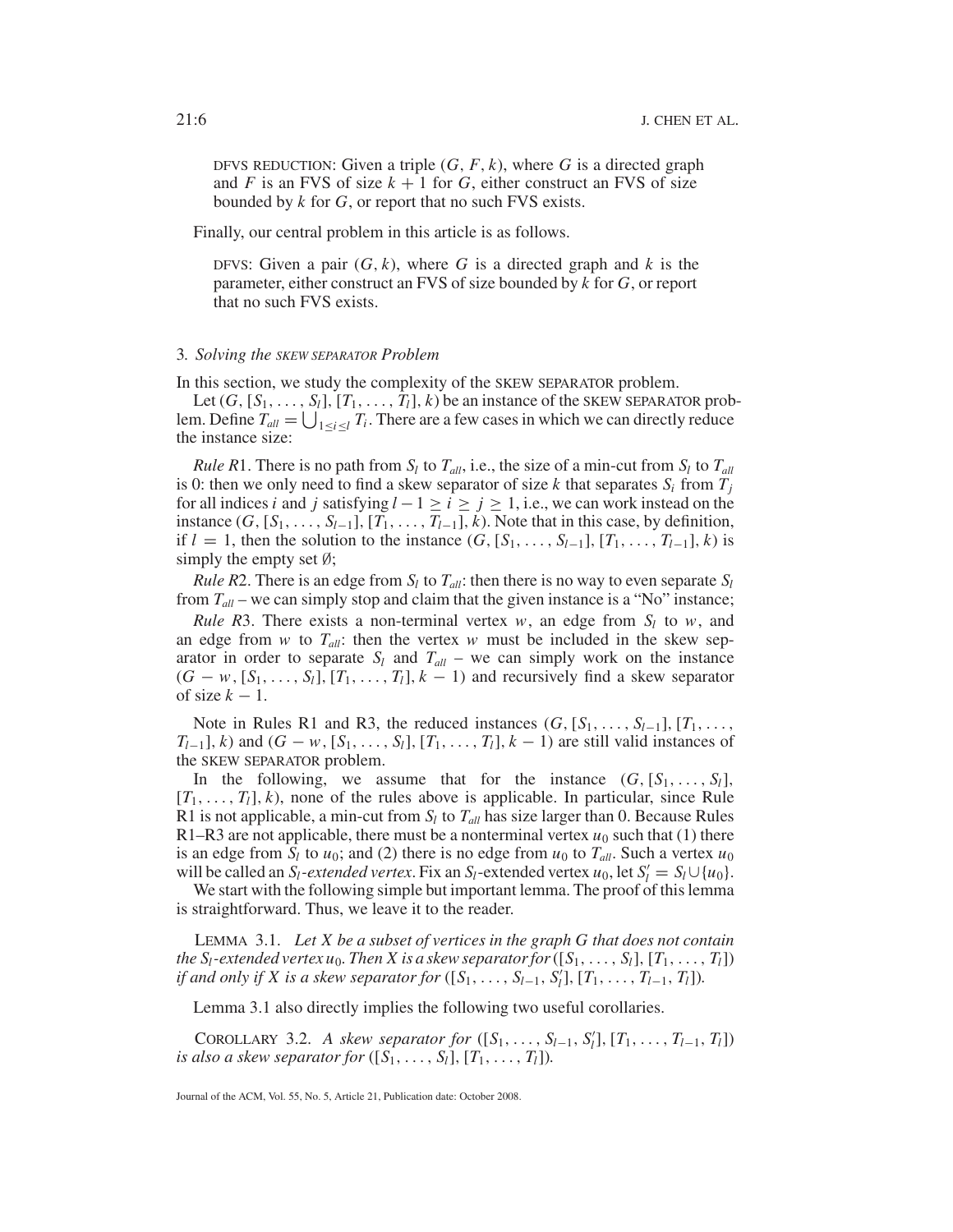COROLLARY 3.3. *The size of a min-cut from*  $S_l'$  *to*  $T_{all}$  *in the graph G is at least as large as the size of a min-cut from*  $S_l$  *to*  $T_{all}$  *in*  $G$ *.* 

Now we are ready for our main theorem in this section.

THEOREM 3.4. If the size of a min-cut from  $S_l$  to  $T_{all}$  is equal to the size of a min*cut from*  $S_l'$  *to T<sub>all</sub>, then the pair* ([ $S_1$ , ...,  $S_l$ ], [ $T_1$ , ...,  $T_l$ ]) *has a skew separator of size bounded by k if and only if the pair* ([ $S_1$ , ...,  $S_{l-1}$ ,  $S_l$ ], [ $T_1$ , ...,  $T_{l-1}$ ,  $T_l$ ]) has *a skew separator of size bounded by k.*

#### PROOF

 $\Leftarrow$ : Suppose that the pair ([*S*<sub>1</sub>, ..., *S*<sub>*l*−1</sub>, *S*<sub>*l*</sub>], [*T*<sub>1</sub>, ..., *T*<sub>*l*−1</sub>, *T*<sub>*l*</sub>]) has a skew separator  $X'$  of size bounded by  $k$ . By Corollary 3.2,  $X'$  is also a skew separator for  $([S_1, ..., S_l], [T_1, ..., T_l])$ . In consequence,  $([S_1, ..., S_l], [T_1, ..., T_l])$  has a skew separator of size bounded by *k*.

 $\Rightarrow$ : Suppose that the pair  $([S_1, \ldots, S_l], [T_1, \ldots, T_l])$  has a skew separator *X* of size bounded by  $k$ . If the skew separator  $X$  does not contain the  $S_l$ -extended vertex  $u_0$ , then by Lemma 3.1, *X* is also a skew separator of size bounded by *k* for the pair ([ $S_1$ , ...,  $S_{l-1}$ ,  $S'_l$ ], [ $T_1$ , ...,  $T_{l-1}$ ,  $T_l$ ]), and the theorem is proved. Therefore, we can assume that the set *X* contains the  $S_l$ -extended vertex  $u_0$ . We will define another set *X'* that does not contain  $u_0$ . We will show that  $|X'| \leq |X|$  and that *X'* is a skew separator for  $([S_1, \ldots, S_l], [T_1, \ldots, T_l])$ . Then the theorem will immediately follow.

Let *Y* be a min-cut from  $S_l'$  to  $T_{all}$ . Then *Y* does not contain the  $S_l$ -extended vertex  $u_0$ . Moreover, since there is no edge coming into  $S_i$  from outside of  $S_i$  for all *i* ≤ *l* − 1, the set *Y* does not contain any vertex in  $\bigcup_{i=1}^{l-1} S_i$ . In consequence, the set *Y* consists of only nonterminal vertices. By Corollary 3.2, *Y* is also a cut from  $S_l$  to  $T_{all}$ . Moreover, by the assumption of the theorem that the size of a min-cut from  $S_l$  to  $T_{all}$  is equal to the size of a min-cut from  $S_l'$  to  $T_{all}$ ,  $Y$  is actually also a min-cut from  $S_l$  to  $T_{all}$ . Let  $R_Y(S_l)$  be the set of vertices  $v$  such that either  $v \in S_l$ or there is a path from  $S_l$  to  $v$  in the subgraph  $G - Y$ . In particular,  $u_0 \in R_Y(S_l)$ because *Y* does not contain  $u_0$  and there is an edge from  $S_l$  to  $u_0$ .

We introduce a number of sets as follows.

$$
Z = X \cap Y;
$$
  
\n
$$
X_{in} = X \cap R_Y(S_l);
$$
  
\n
$$
X_{out} = X - (X_{in} \cup Z).
$$

That is, the skew separator *X* for  $([S_1, \ldots, S_l], [T_1, \ldots, T_l])$  is decomposed into three disjoint subsets *Z*,  $X_{in}$ , and  $X_{out}$  (note that by definitions,  $R_Y(S_i)$  and *Y* do not intersect).

Let  $Y_T$  be the set of vertices  $\nu$  in the min-cut  $Y$  such that there is a path from  $\nu$ to  $T_{all}$  in the subgraph  $G - X$ . By definition, we have  $Y_T \cap Z = \emptyset$ . Let

$$
Y_S = Y - (Y_T \cup Z).
$$

Thus, the min-cut *Y* from  $S_l$  to  $T_{all}$  is decomposed into three disjoint subsets  $Z$ ,  $Y_T$ , and  $Y_S$ . Figure 1 gives an intuitive illustration of the sets  $Z$ ,  $X_{in}$ ,  $X_{out}$ ,  $Y_T$ ,  $Y_S$ , and  $R_Y(S_l)$ .

We first show that the set  $Y' = Y_S \cup Z \cup X_{in}$  is also a cut from  $S_l$  to  $T_{all}$ . If by contradiction *Y'* is not a cut from  $S_l$  to  $T_{all}$ , then there is a path  $P_1$  from  $S_l$  to  $T_{all}$  in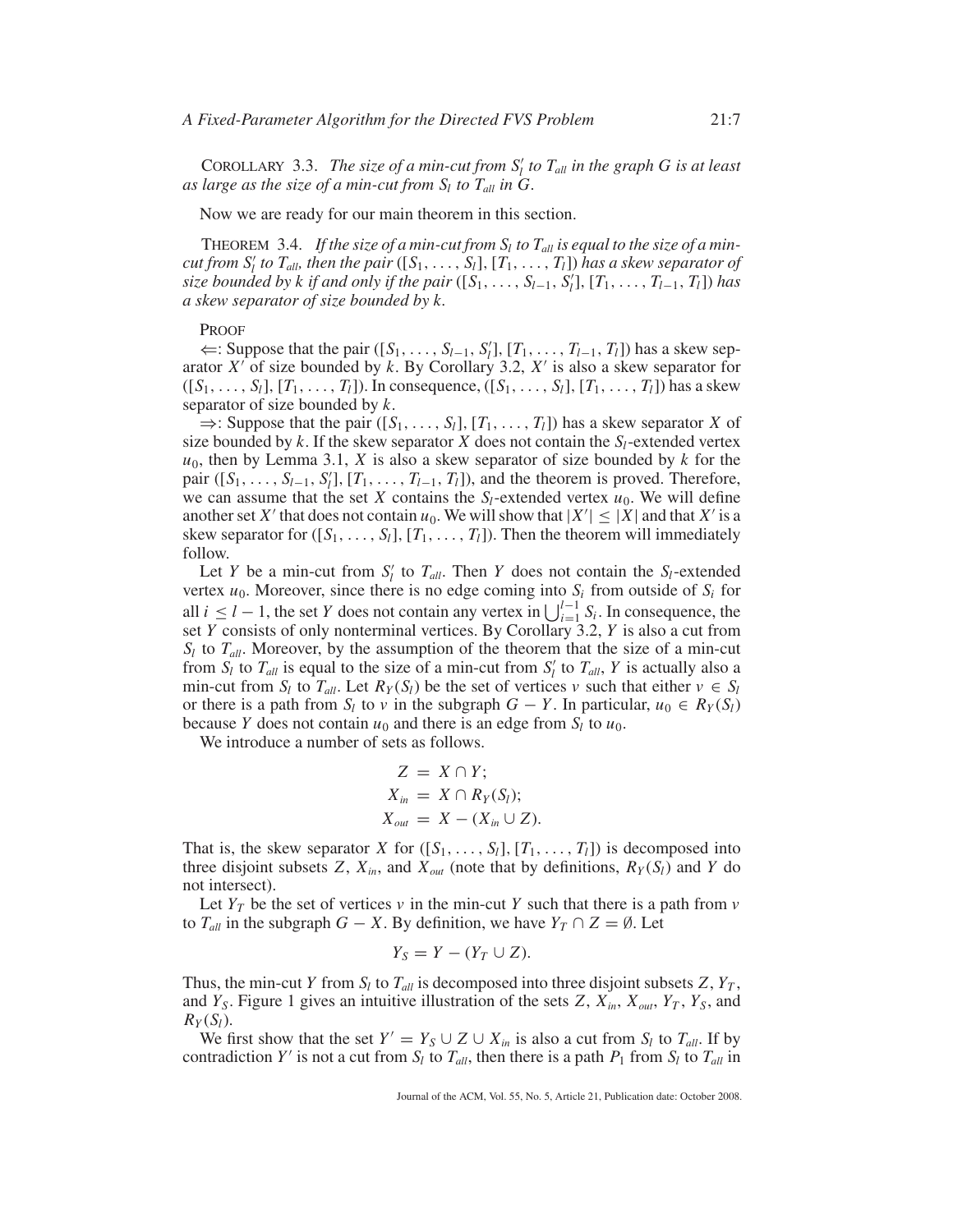

FIG. 1. Sets in the proof of Theorem 3.4.

the subgraph  $G - Y'$ . The path  $P_1$  must contain vertices in the set *Y* since *Y* is a cut from  $S_l$  to  $T_{all}$ . Let *w* be the first vertex on the path  $P_1$  that is in *Y* when we traverse from  $S_l$  to  $T_{all}$  along the path  $P_1$ . Then, *w* must be in  $Y_T$  since  $Y'$  contains both  $Y_S$ and *Z*. Now the partial path  $P'_1$  of  $P_1$  from  $S_l$  to  $w$  (not including  $w$ ) must be entirely contained in  $R_Y(S_l)$  (note that the path  $P_1$  does not intersect  $Y_S \cup Z$ ). Moreover, the path *P*<sup>1</sup> contains neither vertices in  $X_{in} \cup Z$  (by the definition of the set *Y*<sup>'</sup>) nor vertices in  $X_{out}$  (since the sets  $X_{out}$  and  $R_Y(S_l)$  are disjoint). In summary, the subpath  $P_1'$  from  $S_l$  to *w* contains no vertex in the set *X*. Moreover, by the definition of the set  $Y_T$ , and  $w \in Y_T$ , there is a path  $P_1''$  from  $w$  to  $T_{all}$  in the subgraph  $G - X$ . Now the concatenation of the paths  $\hat{P}_1'$  and  $P_1''$  would result in a path from  $S_l$  to  $T_{all}$ in the graph  $G - X$ , contradicting the fact that *X* is a skew separator for the pair  $([S_1, \ldots, S_l], [T_1, \ldots, T_l])$ . This contradiction shows that the set *Y'* must be a cut from  $S_l$  to  $T_{all}$ .

Since *Y* is a min-cut from  $S_l$  to  $T_{all}$ , we have  $|Y| \leq |Y'|$ . By definition,  $Y =$ *Y<sub>S</sub>* ∪ *Z* ∪ *Y<sub>T</sub>* and *Y'* = *Y<sub>S</sub>* ∪ *Z* ∪ *X<sub>in</sub>*. Also note that *Y<sub>S</sub>*, *Z*, and *Y<sub>T</sub>* are pairwise disjoint, and that  $Y_s$ ,  $Z$ , and  $X_{in}$  are also pairwise disjoint. Therefore, we must have  $|Y_T| \leq |X_{in}|$ .

Consider the set  $X' = X_{out} \cup Z \cup Y_T$ . The set X' has the following properties: (1) *X* consists of only non-terminal vertices (because both *X* and *Y* consist of only non-terminal vertices); (2)  $|X'| \leq |X|$  (because  $|Y_T| \leq |X_{in}|$ ), so the size of  $X'$  is bounded by  $k$ ; and (3) the set  $X'$  does not contain the  $S_l$ -extended vertex  $u_0$  (this is because  $u_0$  is in  $X_{in}$  and *Y* does not contain  $u_0$ ). Therefore, if we can prove that *X'* is a skew separator for the pair  $([S_1, \ldots, S_l], [T_1, \ldots, T_l])$ , then by Lemma 3.1,  $X'$  is also a skew separator of size bounded by  $k$  for the pair  $([S_1, \ldots, S_{l-1}, S'_l], [T_1, \ldots, T_{l-1}, T_l])$ . This will complete the proof of the theorem.

Therefore, what remains is to prove that the set  $X' = X_{out} \cup Z \cup Y_T$  is a skew separator for the pair  $([S_1, \ldots, S_l], [T_1, \ldots, T_l])$ . Let  $R_Y(T_{all})$  be the set of vertices *v* such that either  $v \in T_{all}$ , or there is a path from *v* to  $T_{all}$  in the subgraph  $G - Y$ .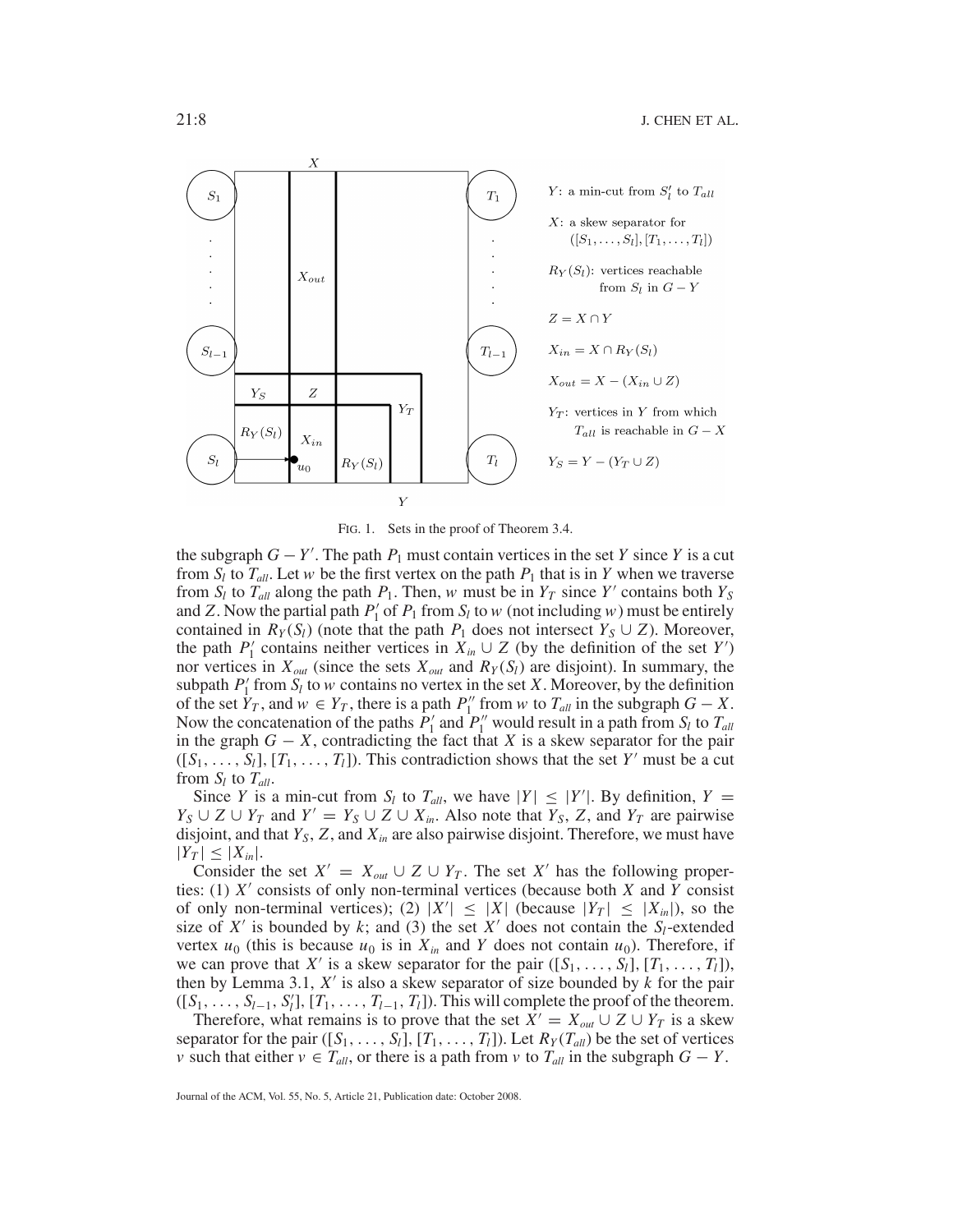Suppose by contradiction that the set  $X'$  is not a skew separator for the pair  $([S_1, \ldots, S_l], [T_1, \ldots, T_l])$ . Then there is a path  $P_2$  in the subgraph  $G - X'$  from *S<sub>i</sub>* to  $T_j$  for some  $i \geq j$ . The path  $P_2$  has the following properties:

- (1) The path  $P_2$  must contain a vertex in  $R_Y(S_l)$ : since X is a skew separator for the pair  $([S_1, \ldots, S_l], [T_1, \ldots, T_l])$ , the path  $P_2$  from  $S_i$  to  $T_j$  with  $i \geq j$  must contain at least one vertex  $w_1$  in  $X = X_{in} \cup Z \cup X_{out}$ . Now since the path  $P_2$  is in the subgraph  $G - X'$ , where  $X' = X_{out} \cup Z \cup Y_T$ , the vertex  $w_1$  must be in  $X_{in}$ , which is a subset of  $R_Y(S_l)$ ;
- (2) The path  $P_2$  must contain a vertex in  $Y_s$ : by Property (1),  $P_2$  contains a vertex *w*<sub>1</sub> in  $R_Y(S_i)$ . From the vertex *w*<sub>1</sub> to  $T_{all}$  along the path  $P_2$ , there must be a vertex  $w_2$  in  $Y = Y_S \cup Z \cup Y_T$  since *Y* is a cut from  $S_l$  to  $T_{all}$  while  $w_1$  is reachable from *S<sub>l</sub>* in the subgraph *G* − *Y*. Now since  $X' = X_{out} \cup Z \cup Y_T$ , and the path  $P_2$  is in the subgraph  $\tilde{G} - X'$ , the vertex  $w_2$  on the path  $P_2$  must be in the set  $Y_s$ ;
- (3) The path  $P_2$  must end at a vertex in  $R_Y(T_{all})$ ; this is simply because  $P_2$  is ended in  $T_{all}$ . Note that by definition, no vertex in  $Y_S$  can be in  $R_Y(T_{all})$ .

By Properties (2) and (3), the path  $P_2$  contains a vertex not in  $R_y(T_{all})$  and ends at a vertex in  $R_Y(T_{all})$ . Thus, there must be an internal vertex *w* in the path such that *w* is not in  $R_Y(T_{all})$  but all vertices after *w* along the path  $P_2$  (from  $S_i$  to  $T_j$ ) are in  $R_Y(T_{all})$ . Note that no vertex *w'* after the vertex *w* along the path  $P_2$  can be in the set *X*: *w'* in *X* would imply *w'* in  $X_{in}$  (since  $P_2$  is a path in the subgraph  $G - X'$ , which would imply that there is another vertex after *w'* that is in *Y* thus is not in  $R_Y(T_{all})$ . Moreover, the vertex *w* must be in the set *Y* (otherwise, *w* would be in  $R_Y(T_{all})$ ). Since  $P_2$  is a path in  $G - X'$  and  $X' = X_{out} \cup Z \cup Y_T$ , the vertex *w* must be in the set  $Y_s$ . However, this derives a contradiction: the subpath of  $P_2$ from *w* to  $T_{all}$  shows that the vertex *w* should belong to the set  $Y_T$  (note that all vertices after *w* on the path are not in *X*), and the sets  $Y_S$  and  $Y_T$  are disjoint. This contradiction proves that the set  $X'$  must be a skew separator for the pair  $([S_1, \ldots, S_l], [T_1, \ldots, T_l])$ . Since the size of the set X' is bounded by k and X' does not contain the  $S_l$ -extended vertex  $u_0$ , by Lemma 3.1, the set  $X'$  is also a skew separator for the pair  $([S_1, \ldots, S_{l-1}, S_l'], [T_1, \ldots, T_{l-1}, T_l])$ , and the size of *X'* is bounded by *k*.

This completes the proof of the theorem.  $\Box$ 

Theorem 3.4 enables us to develop a parameterized algorithm for the SKEW SEPARATOR problem. The algorithm is presented in Figure 2.

**THEOREM** 3.5. *The algorithm* **SMC**(*G*,  $[S_1, \ldots, S_l]$ ,  $[T_1, \ldots, T_l)$ , *k*] *solves the problem* SKEW SEPARATOR *in time*  $O(4^k kn^3)$ *, where n is the number of vertices in the input graph G.*

PROOF. For the correctness of the algorithm, let  $(G, [S_1, \ldots, S_l], [T_1, \ldots, T_l],$ *k*) be an input to the algorithm, which is an instance of the SKEW SEPARATOR problem, where  $G = (V, E)$  is a directed graph,  $[S_1, \ldots, S_l]$  and  $[T_1, \ldots, T_l]$  are the source sets and the sink sets, respectively, and *k* is the upper bound of the size of the skew separator we are looking for.

If  $l = 1$ , then the problem becomes the construction of a min-cut of size bounded by *k* from  $S_1$  to  $T_1$ , which can be solved in  $O(kn^2)$  time by Lemma 2.2. Steps 2–4 were justified in the discussions of Rules R2, R1, R3, respectively, at the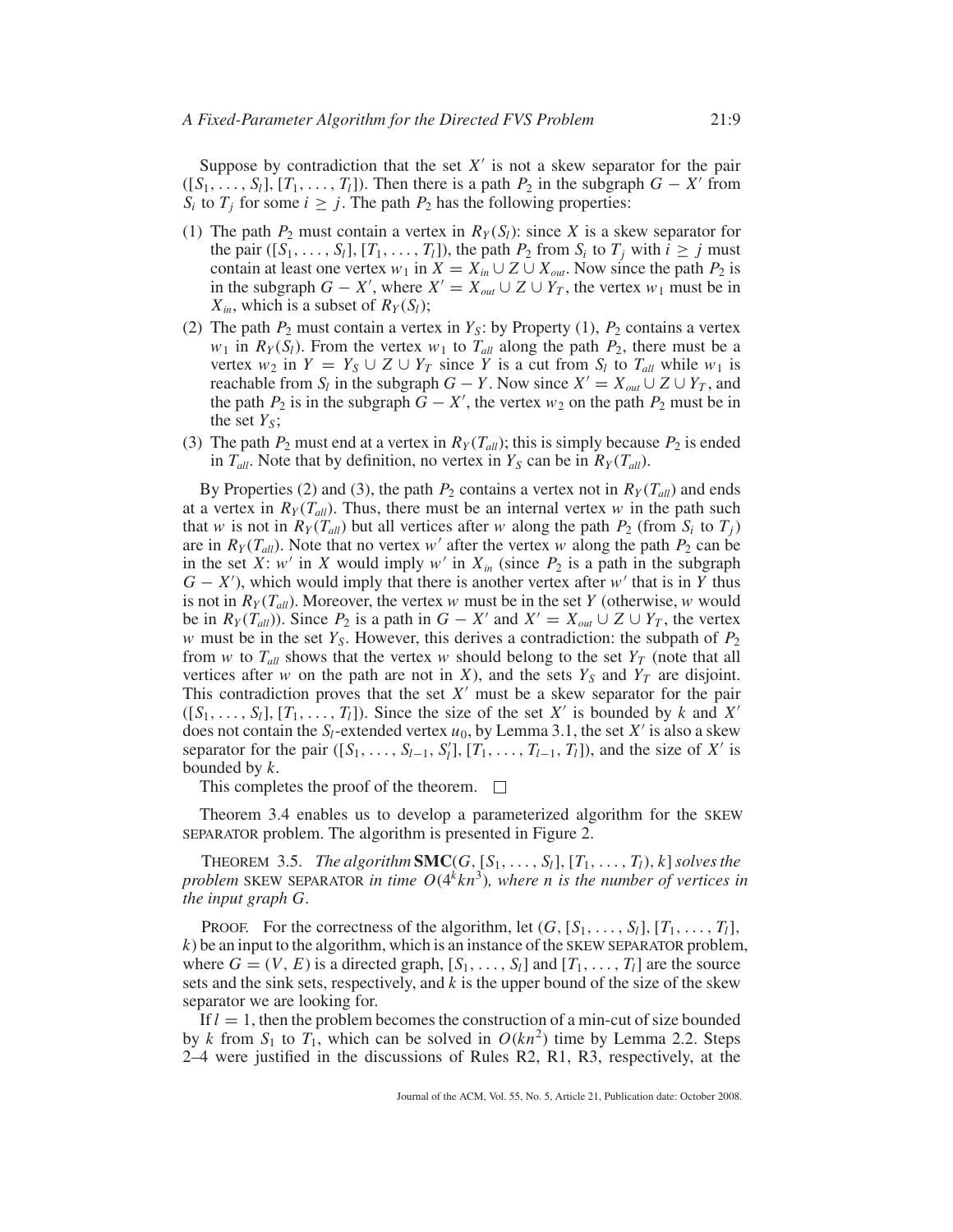Algorithm  $\textbf{SMC}(G, [S_1, \ldots, S_l], [T_1, \ldots, T_l], k)$ 

input: an instance  $(G, [S_1, \ldots, S_l], [T_1, \ldots, T_l], k)$  of the SKEW SEPARATOR problem. output: a skew separator of size bounded by k for the pair  $([S_1, \ldots, S_l], [T_1, \ldots, T_l]),$ or report "No" (i.e., no such separator exists).

- if  $l = 1$  then solve the problem in time  $O(kn^2)$ ;  $\mathbf{1}$ .
- $\overline{2}$ . if Rule R2 applies or  $k < 0$  then return "No";
- 3. if Rule R1 applies then return  $\mathbf{SMC}(G, [S_1, \ldots, S_{l-1}], [T_1, \ldots, T_{l-1}], k);$
- if Rule R3 applies on a vertex  $w$  $\overline{4}$ . then return  $\{w\} \cup \textbf{SMC}(G-w, [S_1, \ldots, S_l], [T_1, \ldots, T_l], k-1)\}^{\S}$
- 5. pick an  $S_l$ -extended vertex  $u_0$ ; let  $S'_l = S_l \cup \{u_0\}$ ;
- let m be the size of a min-cut from  $S_l$  to  $T_{all} = \bigcup_{i=1}^l T_i$ ; 6.
- if  $m > k$  then return "No"; 7.
- let m' be the size of a min-cut from  $S'_i$  to  $T_{all}$ ; 8.
- 9. if  $(m = m')$
- 9.1. then return  $\textbf{SMC}(G, [S_1, \ldots, S_{l-1}, S_l'], [T_1, \ldots, T_{l-1}, T_l], k);$
- 9.2. else  $X = \{u_0\} \cup \text{SMC}(G u_0, [S_1, \ldots, S_l], [T_1, \ldots, T_l], k 1);$ 
	- if  $X \neq$  "No" then return X;
- else return  $\textbf{SMC}(G, [S_1, \ldots, S_{l-1}, S_l'], [T_1, \ldots, T_{l-1}, T_l], k).$ 9.3.

 $\S$ To simplify our description, we assume that a "No" plus anything gives a "No".

FIG. 2. An algorithm for the SKEW SEPARATOR problem.

beginning of this section (note that we have also consistently defined that an instance is a "No" instance if the parameter *k* has a negative value). Therefore, if the algorithm reaches step 5, then none of the Rules 1-3 are applicable. In particular, since Rule 1 is not applicable and the sets  $S_l$  and  $T_{all}$  are disjoint, there must be an edge [ $v$ ,  $w$ ], where  $v \in S_l$  and  $w \notin S_l$ . Since Rule 2 is not applicable, the vertex *w* is not in the set  $T_{all}$ . The vertex *w* also cannot be in any source set  $S_i$  for  $i < l$  because there is no edge coming into  $S_i$  from outside of  $S_i$ . Therefore, the vertex *w* is a non-terminal vertex. Finally, since Rule 3 is not applicable, there is no edge from *w* to  $T_{all}$ . Thus, *w* must be an  $S_l$ -extended vertex. This proves that at step 5, the algorithm can always find an  $S_l$ -extended vertex  $u_0$ .

In the case  $m > k$  in step 7, that is, the size *m* of a min-cut from  $S_l$  to  $T_{all}$  is larger than the parameter  $k$ , then even separating a single source set  $S_l$  from the sink sets  $T_{all} = \bigcup_{j=1}^{l} T_j$  requires more than *k* vertices. Thus, no skew separator of size bounded by  $\vec{k}$  can exist to separate  $S_i$  from  $T_j$  for all  $l \ge i \ge j \ge 1$ . Step 7 correctly handles this case by returning "No".

In the case  $m = m'$  in step 9, that is, the size m of a min-cut from  $S_l$  to  $T_{all}$ is equal to the size  $m'$  of a min-cut from  $S_l'$  to  $T_{all}$ , by Theorem 3.4, the pair  $([S_1, \ldots, S_l], [T_1, \ldots, T_l])$  has a skew separator of size bounded by *k* if and only if the pair ( $[S_1, \ldots, S_{l-1}, S_l']$ ,  $[T_1, \ldots, T_{l-1}, T_l]$ ) has a skew separator of size bounded by *k*. Moreover, by Corollary 3.2, a skew separator of size bounded by *k* for the pair  $([S_1, \ldots, S_{l-1}, S_l'], [T_1, \ldots, T_{l-1}, T_l])$  is also a skew separator for the pair  $([S_1, \ldots, S_l], [T_1, \ldots, T_l])$ . Therefore, in this case, we can recursively call the algorithm **SMC**( $G$ ,  $[S_1, \ldots, S_{l-1}, S_l']$ ,  $[T_1, \ldots, T_{l-1}, T_l]$ ,  $k$ ), and look instead for a skew separator of size bounded by *k* for the pair ([ $S_1$ , ...,  $S_{l-1}$ ,  $S_l'$ ], [ $T_1$ , ...,  $T_{l-1}$ ,  $T_l$ ]), as handled by step 9.1.

In the case  $m \neq m'$ , then the algorithm branches into two subcases: step 9.2 includes the  $S_l$ -extended vertex  $u_0$  in the skew separator and recursively looks for a skew separator of size bounded by  $k - 1$  in the remaining graph  $G - u_0$  for the pair  $([S_1, \ldots, S_l], [T_1, \ldots, T_l])$ ; and step 9.3 excludes the  $S_l$ -extended vertex  $u_0$  from the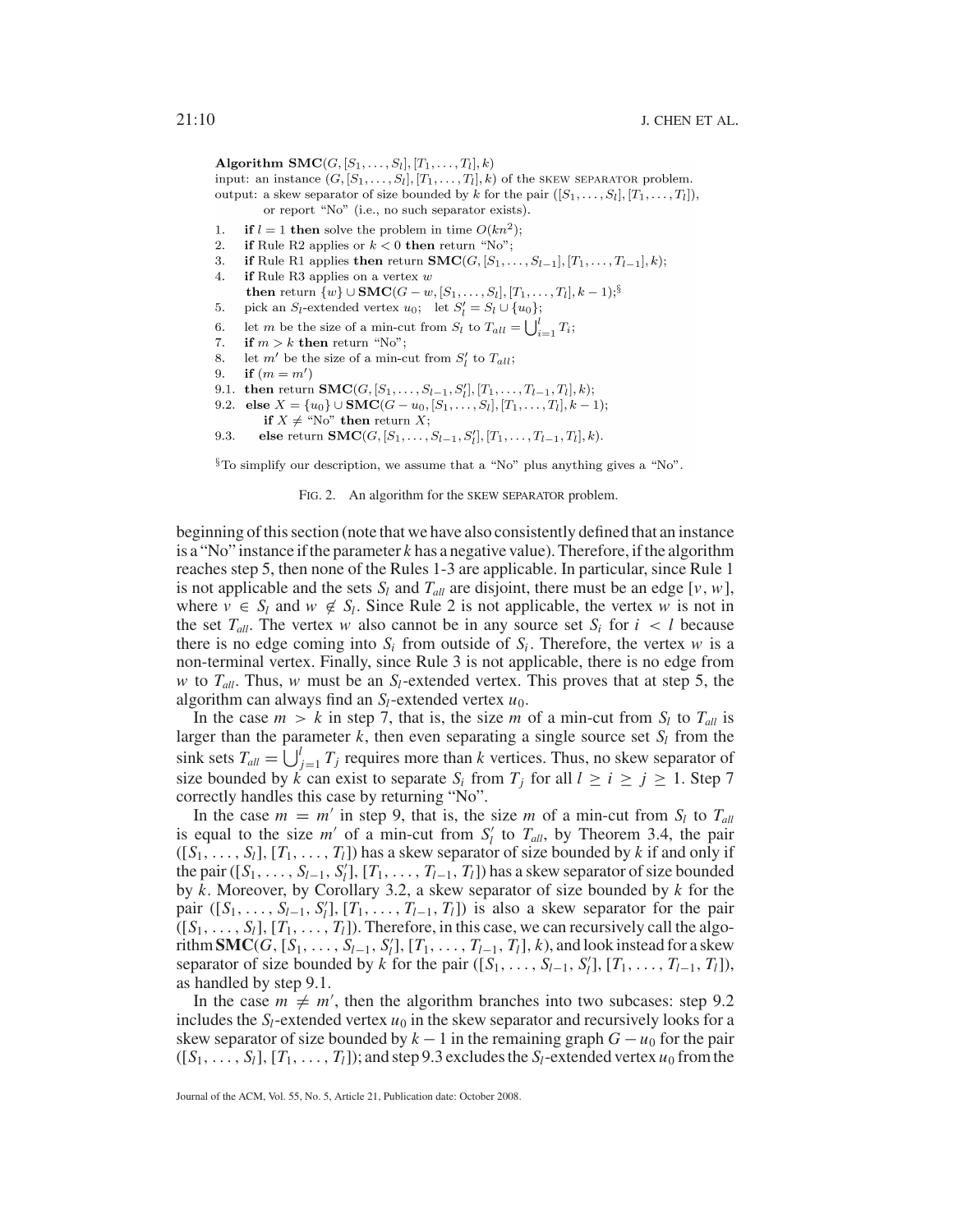skew separator and recursively looks for a skew separator that does not contain  $u_0$ and is of size bounded by k in the graph G for the pair  $([S_1, \ldots, S_l], [T_1, \ldots, T_l])$ (which, by Lemma 3.1, is a skew separator of size bounded by *k* for the pair  $([S_1, \ldots, S_{l-1}, S'_l], [T_1, \ldots, T_{l-1}, T_l])$ . This completes the verification of the correctness of the algorithm. Now we analyze its complexity.

The recursive execution of the algorithm can be described as a search tree  $\mathcal T$ . We first count the number of leaves in the search tree  $\mathcal T$ . Note that only steps 9.2–9.3 of the algorithm correspond to branches in the search tree  $\mathcal{T}$ . Let  $D(k, m)$  be the total number of leaves in the search tree T for the algorithm **SMC**(*G*,  $[S_1, \ldots, S_l]$ ,  $[T_1, \ldots, T_l]$ , *k*), where *m* is the size of a min-cut from  $S_l$ to *Tall*. Then steps 9.2–9.3 induce the following recurrence relation:

$$
D(k, m) \le D(k - 1, m_1) + D(k, m_2),\tag{1}
$$

where  $m_1$  is the size of a min-cut from  $S_l$  to  $T_{all}$  in the graph  $G - u_0$  as given in step 9.2, and  $m_2$  is the size of a min-cut from  $S_l^{\prime}$  to  $T_{all}$  in the graph *G* as given in step 9.3. Note that  $m-1 \le m_1 \le m$  because removing the vertex  $u_0$  from the graph *G* cannot increase the size of a min-cut from *Sl* to *Tall*, and can decrease the size of a min-cut for the two sets by at most 1. Moreover, by Corollary 3.3, in step 9.3 we must have  $m_2 \ge m + 1$ . Summarizing these, we have

$$
m-1 \le m_1 \le m \qquad \text{and} \qquad m_2 \ge m+1. \tag{2}
$$

We prove, by induction on  $t = 2k - m$ , that  $D(k, m) \leq 2^{2k-m}$ . First, note that we always have  $t = 2k - m \ge 0$  because by the definitions of k and m we always have  $k \ge m \ge 0$ . In particular, in the initial case when  $t = 2k - m = 0$ , we must have  $k = m = 0$ ; in this case, the algorithm can solve the instance without further branching. Therefore, we have  $D(k, m) = 1$  when  $t = 2k - m = 0$ . For the inductive step, note that by Inequalities (2), we have

$$
t_1 = 2(k - 1) - m_1 \le 2(k - 1) - (m - 1) = 2k - m - 1,
$$

and

$$
t_2 = 2k - m_2 \le 2k - (m+1) = 2k - m - 1.
$$

Therefore, we can apply the inductive hypothesis on Inequality (1), which gives

$$
D(k, m) \leq D(k - 1, m_1) + D(k, m_2)
$$
  
\n
$$
\leq 2^{2(k-1)-m_1} + 2^{2k-m_2}
$$
  
\n
$$
\leq 2^{2k-m-1} + 2^{2k-m-1}
$$
  
\n
$$
= 2^{2k-m}.
$$
\n(3)

This completes the inductive proof. Moreover, we also note that certain nonbranching steps (i.e., steps 3, 4, and 9.1) may also change the values of *k* and *m*, thus changing the value  $t = 2k - m$ . However, none of these steps increases the value  $t = 2k - m$ : (i) step 3 keeps the value k unchanged and does not decrease the value *m* (because in this case the size of a min-cut from  $S_l$  to  $T_{all}$  is 0 that cannot be larger than the size of a min-cut from  $S_{l-1}$  to  $\bigcup_{j=1}^{l-1} T_j$ ; (ii) step 4 decreases the value *k* by 1 and the value *m* by at most 1 (because removing a vertex from *G* can reduce the size of a min-cut from  $S_l$  to  $T_{all}$  by at most 1), which as a total will decrease the value  $t = 2k - m$  by at least 1; (iii) by the condition assumed, step 9.1 keeps both the values *k* and *m* unchanged, thus unchanging the value  $t = 2k - m$ .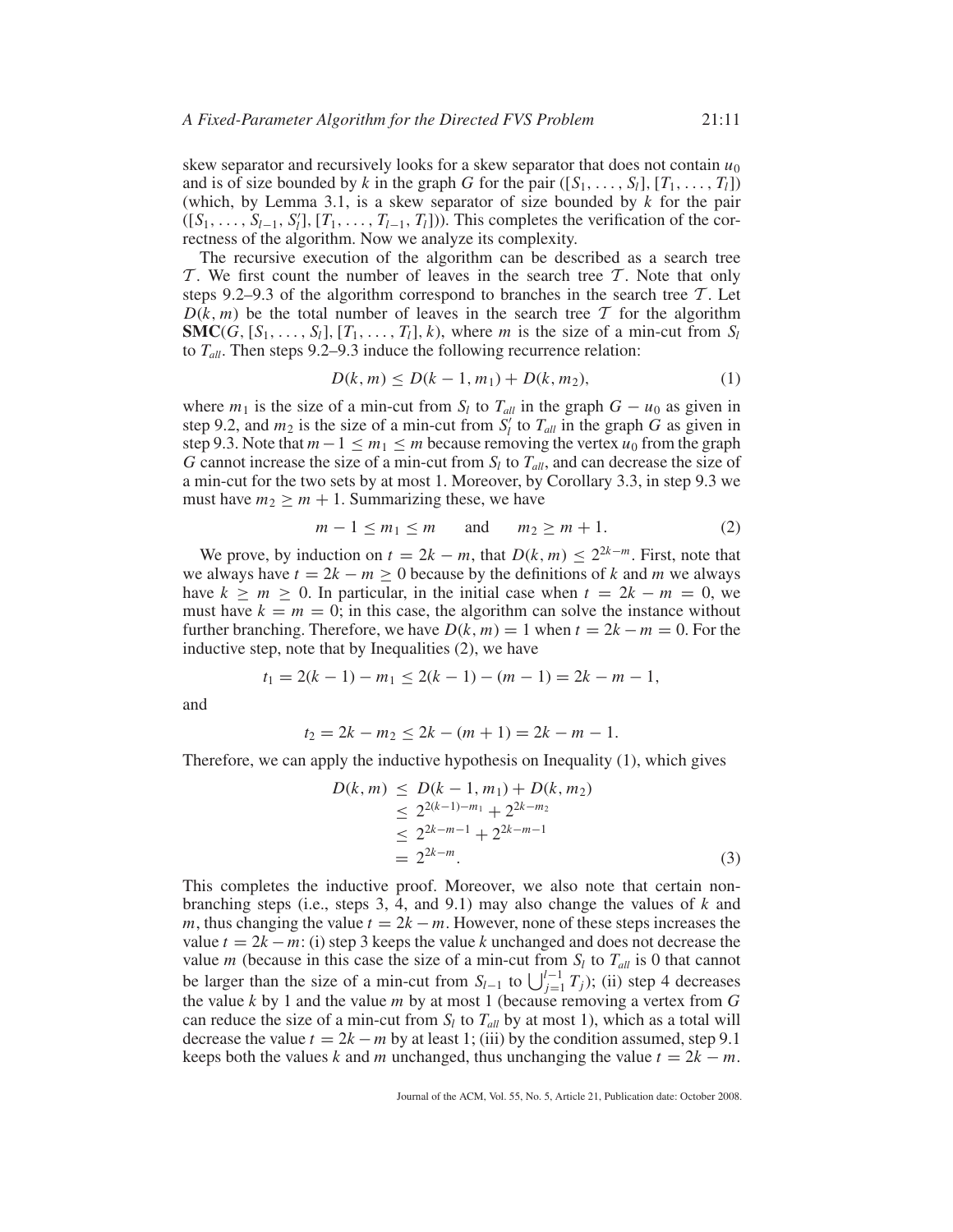As a result, the value  $t = 2k - m$  after a branching step to the next branching step can never be increased.

Summarizing the above discussion, we conclude that the total number of leaves,  $D(k, m)$ , in the search tree T for the algorithm **SMC**(*G*,  $[S_1, \ldots, S_l]$ ,  $[T_1, \ldots, T_l]$ , *k*), where *m* is the size of a min-cut from  $S_l$  to  $T_{all}$ , satisfies the following inequality

$$
D(k, m) \le 2^{2k-m} \le 4^k.
$$

The running time of each execution of the algorithm **SMC**, not counting the time for the recursive calls in the execution, is bounded by  $O(kn^2)$ , where *n* is the number of vertices in the input graph. In particular, by Lemma 2.2, step 1 that looks for a min-cut of size bounded by  $k$  from  $S_1$  to  $T_1$ , steps 6–7 that determine if the size *m* of a min-cut from  $S_l$  to  $T_{all}$  is bounded by *k*, and steps 8–9 that determine if the size of a min-cut from  $S_l'$  to  $T_{all}$  is equal to  $m$  ( $m \leq k$  at this point), all have their running time bounded by  $O(kn^2)$ .

Observe that for each recursive call in an execution of the algorithm **SMC**, either the number of source-sink pairs in the instance is decreased by 1 (step 3), or the number of non-terminal vertices in the instance is decreased by 1 (steps 4, 9.1, 9.2, and 9.3). When the number of source-sink pairs is equal to 1, the problem is solved in time  $O(kn^2)$  by step 1, and when the number of nonterminal vertices is equal to 0, either step 2 or step 3 can be applied directly. In conclusion, along each root-leaf path in the search tree  $\mathcal T$ , there are at most  $O(n)$  recursive calls to the algorithm **SMC**. Therefore, the running time along each root-leaf path in the search tree  $T$  is bounded by  $O(kn^3)$ .

Summarizing the above discussions, we conclude that the running time of the algorithm **SMC** is bounded by  $O(4^k kn^3)$ . This completes the proof of the theorem.  $\Box$ 

#### 4*. Solving the DAG-BIPARTITION FVS Problem*

In this section, we describe how to use the results in the previous section to solve the DAG-BIPARTITION FVS problem.

Recall that an instance of DAG-BIPARTITION FVS is given as a tuple  $(G, D_1, D_2, k)$ , where *G* is a directed graph,  $(D_1, D_2)$  is a DAG-bipartition of *G*, and *k* is the parameter, with the objective of finding an FVS *X* for the graph *G* such that  $X \subseteq D_1$ (recall that such an FVS is called a  $D_1$ -FVS) and that the size of *X* is bounded by *k*.

Let  $\pi = \{v_1, v_2, \ldots, v_h\}$  be a topologically sorted order of the vertices in the induced DAG *G*[*D*2]. We construct an instance of the SKEW SEPARATOR problem as follows:

- (1) Let *G'* be the graph obtained from *G* by removing all edges in  $G[D_2]$ .
- (2) In the graph *G*', replace each vertex  $v_i$  in  $D_2$  by a pair  $(t_i, s_i)$  of vertices such that all incoming edges into  $v_i$  are now coming into the vertex  $t_i$ , and that all outgoing edges from  $v_i$  are now going out from the vertex  $s_i$ . Let the resulting graph be  $G_\pi$ .

Note that in the resulting graph  $G_\pi$ , the vertices  $s_i$ ,  $1 \le i \le h$ , have no incoming edges, and the vertices  $t_j$ ,  $1 \leq j \leq h$ , have no outgoing edges. Moreover, since we have removed all edges between the vertices in  $G[D_2]$ , every edge going out from a vertex  $s_i$  must come into a vertex in the set  $D_1$ , and every edge coming into a vertex  $t_i$  must go out from a vertex in the set  $D_1$ . In particular,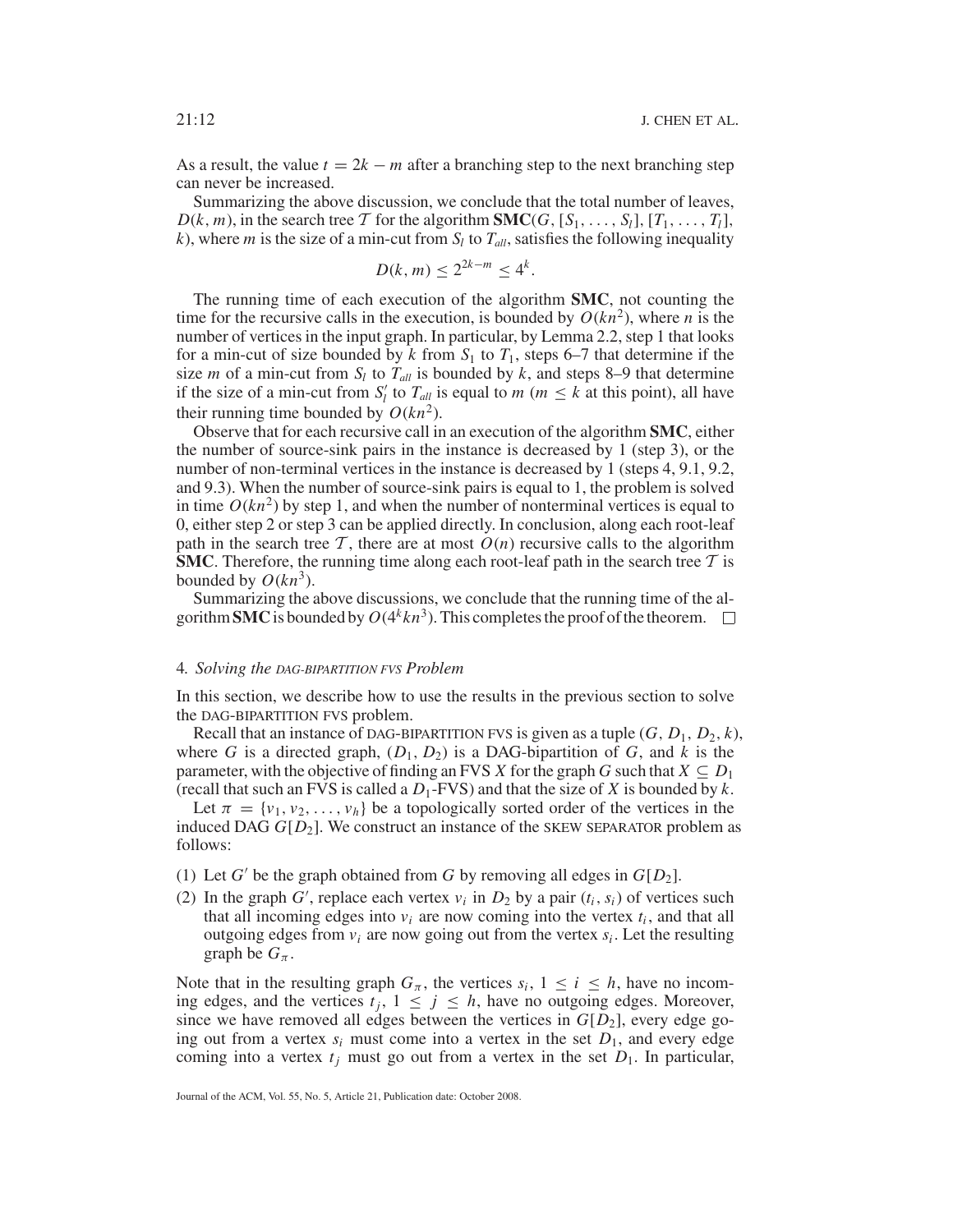$(G_{\pi}, \{\{s_1\}, \ldots, \{s_h\}\}, \{\{t_1\}, \ldots, \{t_h\}\}, k)$  is a valid instance for the SKEW SEPARATOR problem, which will be called an instance of the SKEW SEPARATOR *induced by the instance* (*G*, *D*1, *D*2, *k*) *of* DAG-BIPARTITION FVS *and the topologically sorted order*  $\pi$  *of the vertices in G[D<sub>2</sub>].* 

Thus, each vertex  $v_i$  in the set  $D_2$  in the graph *G* is now "split" into the two vertices  $s_i$  and  $t_i$  in the graph  $G_\pi$ . Moreover, there is a one-to-one mapping between the vertices in the set  $D_1$  in the graph *G* and the non-terminal vertices in the graph  $G_\pi$ . Thus, in case of no ambiguity, we will use the same vertex name to refer to both a non-terminal vertex in the graph  $G_\pi$  and a vertex in the set  $D_1$  in the graph  $G$ . In particular, a skew separator for the pair  $([\{s_1\}, \ldots, \{s_h\}],[\{t_1\}, \ldots, \{t_h\}])$  in the graph  $G_\pi$  corresponds to a subset of  $D_1$  in the graph *G*. We have the following important theorem.

THEOREM 4.1. Let  $(G, D_1, D_2, k)$  be an instance of the DAG-BIPARTITION FVS *problem, and let X be a D*1*-FVS for the graph G. Then there is a topologically sorted order*  $\pi = \{v_1, \ldots, v_h\}$  *of the vertices in*  $G[D_2]$  *such that in the instance*  $(G_{\pi}, \{\{s_1\}, \ldots, \{s_h\}\}, \{\{t_1\}, \ldots, \{t_h\}\}, k)$  *induced by*  $(G, D_1, D_2, k)$  *and*  $\pi$ : (1) *X is a* skew separator for the pair  $([\{s_1\}, \ldots, \{s_h\}],[\{t_1\}, \ldots, \{t_h\}])$  in the graph  $G_{\pi}$ ; *and* (2) *every skew separator for the pair* ([{ $s_1$ },..., { $s_h$ }], [{ $t_1$ },..., { $t_h$ }]) *in*  $G_{\pi}$ *is a D*1*-FVS for the graph G.*

PROOF. As assumed in the theorem, let  $(G, D_1, D_2, k)$  be an instance of the DAG-BIPARTITION FVS problem, and let *X* be a *D*1-FVS for the graph *G*. Consider the subgraph  $G - X$ . Since *X* is an FVS for *G*, the graph  $G - X$  is a DAG. Therefore, the vertices in  $G - X$  can be topologically sorted into an ordered list  $\pi'$  such that there is no edge in  $G - X$  that goes out from a later vertex in  $\pi'$  and comes into an earlier vertex in  $\pi'$ . Let  $\pi = \{v_1, \ldots, v_h\}$  be the order of the vertices in  $D_2$  that is induced from the order  $\pi'$  (i.e.,  $\pi$  is obtained from  $\pi'$  by removing the vertices not in  $D_2$ . Note that all vertices in *X* are in  $D_1$ ). The order  $\pi$  is obviously a topologically sorted order for the DAG  $G[D_2]$ . We show that this order  $\pi$  of the vertices in  $D_2$ and the corresponding instance  $(G_{\pi}, [\{s_1\}, \ldots, \{s_h\}], [\{t_1\}, \ldots, \{t_h\}], k)$  induced by  $(G, D_1, D_2, k)$  and  $\pi$  satisfy the conclusions of the theorem.

We first show that the set *X* is a skew separator for  $([\{s_1\}, \ldots, \{s_h\}],[\{t_1\}, \ldots,$  ${t_h}$ ]) in the graph  $G_\pi$ . If this were not the case, then there would be a path *P* in the graph  $G_{\pi} - X$  that starts from a vertex  $s_i$  and ends at a vertex  $t_j$  with  $i \geq j$ . Since no vertex in  $\{s_1, \ldots, s_h\}$  has incoming edges and no vertex in  $\{t_1, \ldots, t_h\}$  has outgoing edges, all internal vertices on the path *P* are nonterminal vertices in  $G_\pi$ . In consequence, all internal vertices on  $P$  are vertices in the set  $D_1$  in the graph  $G$ . Therefore, the path *P* in  $G_{\pi}$  − *X* corresponds to a path *P'* in the graph  $G$  − *X* that starts from the vertex  $v_i$  and ends at the vertex  $v_j$ , where  $i \geq j$ , with all internal vertices of  $P'$  in the set  $D_1$ . But it is impossible: (1) if  $i = j$  then the path  $P'$  would be a cycle in the graph  $G - X$ , contradicting the assumption that *X* is an FVS for the graph *G*; and (2) if  $i > j$ , then *P'* would become a path from  $v_i$  to  $v_j$  with  $i > j$ in the graph  $G - X$ , contradicting the assumption that  $\pi = \{v_1, \ldots, v_h\}$  is an order of the vertices in  $D_2$  that is induced from the topologically sorted order  $\pi'$  of the vertices in the DAG  $G - X$ . In conclusion, the path *P* does not exist, and the set *X* is a skew separator for the pair  $([\{s_1\},\ldots,\{s_h\}],[\{t_1\},\ldots,\{t_h\}])$  in the graph  $G_\pi$ .

Now we prove that every skew separator  $X'$  for  $([\{s_1\},\ldots,\{s_h\}], [\{t_1\},\ldots,\{t_h\}])$ in the graph  $G_{\pi}$  is a  $D_1$ -FVS for the graph *G*. First of all, by definition, a skew separator consists of only nonterminals, thus, all vertices in  $X'$  are in the set  $D_1$ .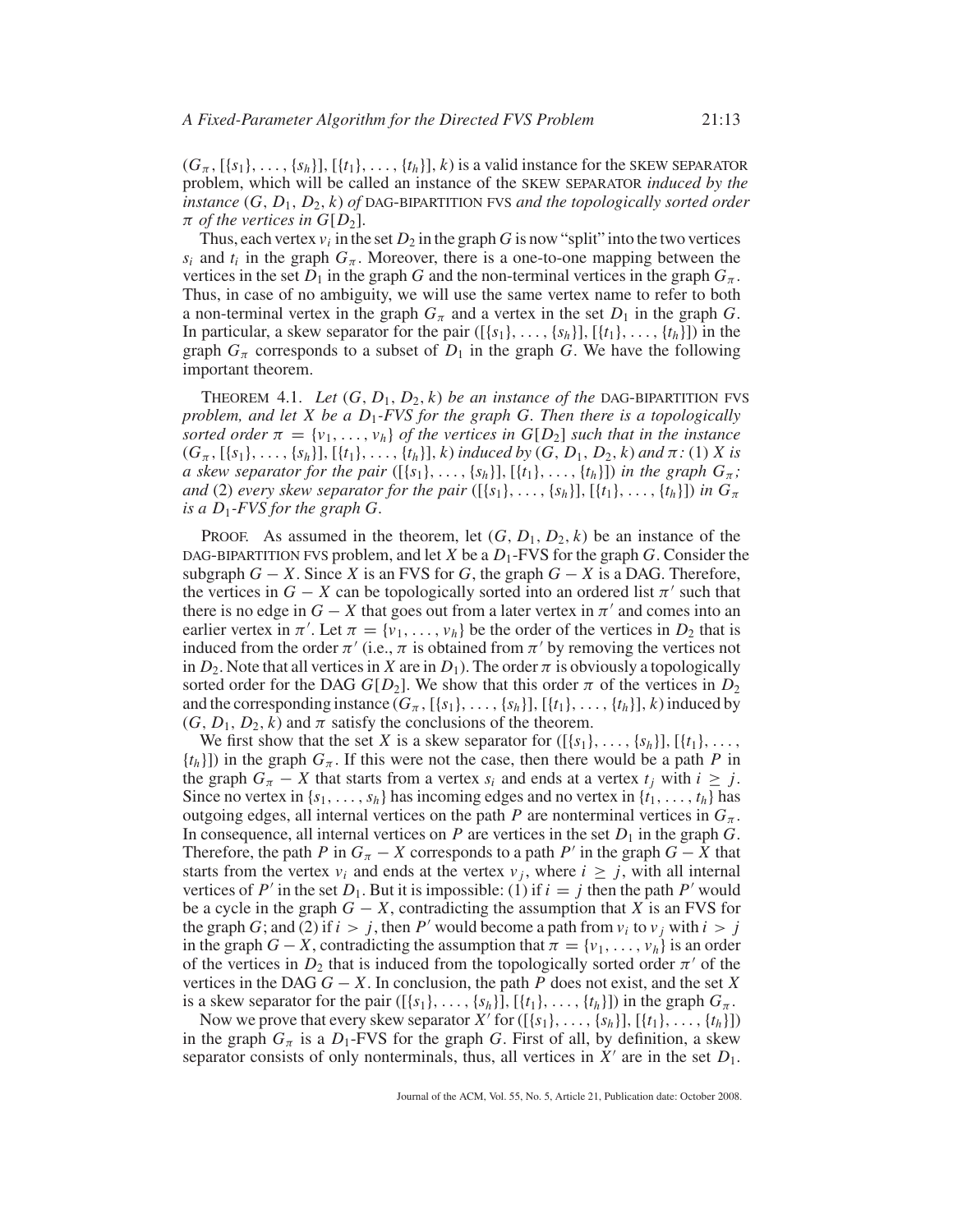Algorithm DBF( $G, D_1, D_2, k$ )

input: an instance  $(G, D_1, D_2, k)$  of the DAG-BIPARTITION FVS problem. output: a  $D_1$ -FVS of size bounded by k for G, or report "No" (i.e., no such  $D_1$ -FVS exists).

- 1. **for** each topologically sorted order  $\pi = \{v_1, \ldots, v_h\}$  of the vertices in  $G[D_2]$  **do**
- $1.1.$ construct the instance  $(G_{\pi},\{\{s_1\},\ldots,\{s_h\}],\{\{t_1\},\ldots,\{t_h\}\},k)$  of the SKEW
	- SEPARATOR problem induced by  $(G, D_1, D_2, k)$  and  $\pi$ ;
- $1.2.$ let  $X = \text{SMC}(G_{\pi}, \{ \{s_1\}, \ldots, \{s_h\} \}, \{ \{t_1\}, \ldots, \{t_h\} \}, k);$  $1.3.$
- if X is a  $D_1$ -FVS of size bounded by k for G **then** return(X); stop;
- 2.  $return("No").$

FIG. 3. An algorithm for the DAG-BIPARTITION FVS problem.

Suppose for a contradiction that  $X'$  is not a  $D_1$ -FVS for the graph *G*. Then there is a cycle *C* in the graph  $G - X'$ . Without loss of generality, we can assume that *C* is a simple cycle. Since both the induced subgraphs  $G[D_1]$  and  $G[D_2]$  are DAGs, the cycle *C* must contain both vertices in  $D_1$  and vertices in  $D_2$ . We consider two different cases.

*Case* 1. The cycle *C* contains a single vertex  $v_i$  in the set  $D_2$ . Then, all other vertices in the cycle  $C$  are in the set  $D_1$ . But then the cycle  $C$  would correspond to a path  $P_1$  in the graph  $G_\pi - X'$  that starts with the vertex  $s_i$  and ends at the vertex  $t_i$  (with all internal vertices being non-terminal vertices). But this contradicts the assumption that *X'* is a skew separator for the pair ([ ${s_1}, \ldots, {s_h}$ ], [ ${t_1}, \ldots, {t_h}$ ]) that should have cut all paths from  $s_i$  to  $t_i$ .

*Case* 2. The cycle *C* contains more than one vertex in  $D_2$ . Let  $\{v_i, v_i, \ldots, v_{i_d},\}$  $v_{i_1}$  be the order of the vertices in  $D_2$  that we encounter when traversing along the cycle *C* (starting from an arbitrary vertex  $v_{i_1}$  in  $D_2$ ), where  $d > 1$ . Then there must be an index *j* such that  $i_j > i_{j+1}$  (where we take  $i_{j+1} = i_1$  if  $j = d$ ). Now consider the subpath  $P_2$  of *C* that starts from the vertex  $v_{i_j}$  and ends at the vertex  $v_{i_{j+1}}$ . The path  $P_2$  cannot be a single edge from  $v_{i_j}$  to  $v_{i_{j+1}}$  since  $\pi = \{v_1, v_2, \ldots, v_h\}$  is a topologically sorted order for the vertices in the DAG  $G[D_2]$  and  $i_j > i_{j+1}$ . Thus, the path  $P_2$  contains at least one internal vertex. Since all internal vertices on the path  $P_2$  are not in  $D_2$  thus correspond to non-terminal vertices in the graph  $G_\pi - X'$ , the path *P*<sub>2</sub> would correspond to a path *P*<sup>2</sup> in the graph  $G_\pi - X'$  that starts from the vertex  $s_{i_j}$  and ends at the vertex  $t_{i_{j+1}}$ , with  $i_j > i_{j+1}$ . Again this contradicts the assumption that *X'* is a skew separator for the pair ([ ${s_1},..., {s_h}$ ], [ ${t_1},..., {t_h}$ ]), which should have cut all paths from  $s_{i_j}$  to  $t_{i_{j+1}}$  when  $i_j > i_{j+1}$ .

This proves that the skew separator *X'* for  $([\{s_1\}, \ldots, \{s_h\}],[\{t_1\}, \ldots, \{t_h\}])$  in the graph  $G_\pi$  must be a  $D_1$ -FVS for the graph *G*. This completes the proof of the theorem.  $\square$ 

Theorem 4.1 enables us to reduce the DAG-BIPARTITION FVS problem to the SKEW SEPARATOR problem. An algorithm for the DAG-BIPARTITION FVS problem is given in Figure 3.

**THEOREM 4.2.** *The algorithm* **DBF**( $G$ ,  $D_1$ ,  $D_2$ ,  $k$ ) *solves the* DAG-BIPARTITION FVS problem in time  $O(4^k kn^3h!)$ , where h is the number of vertices in the set  $D_2$ , *and n is the number of vertices in the input graph G.*

PROOF. The running time of the algorithm is obvious: the **for**-loop in step 1 is executed at most *h*! times, and the time for each execution is dominated by the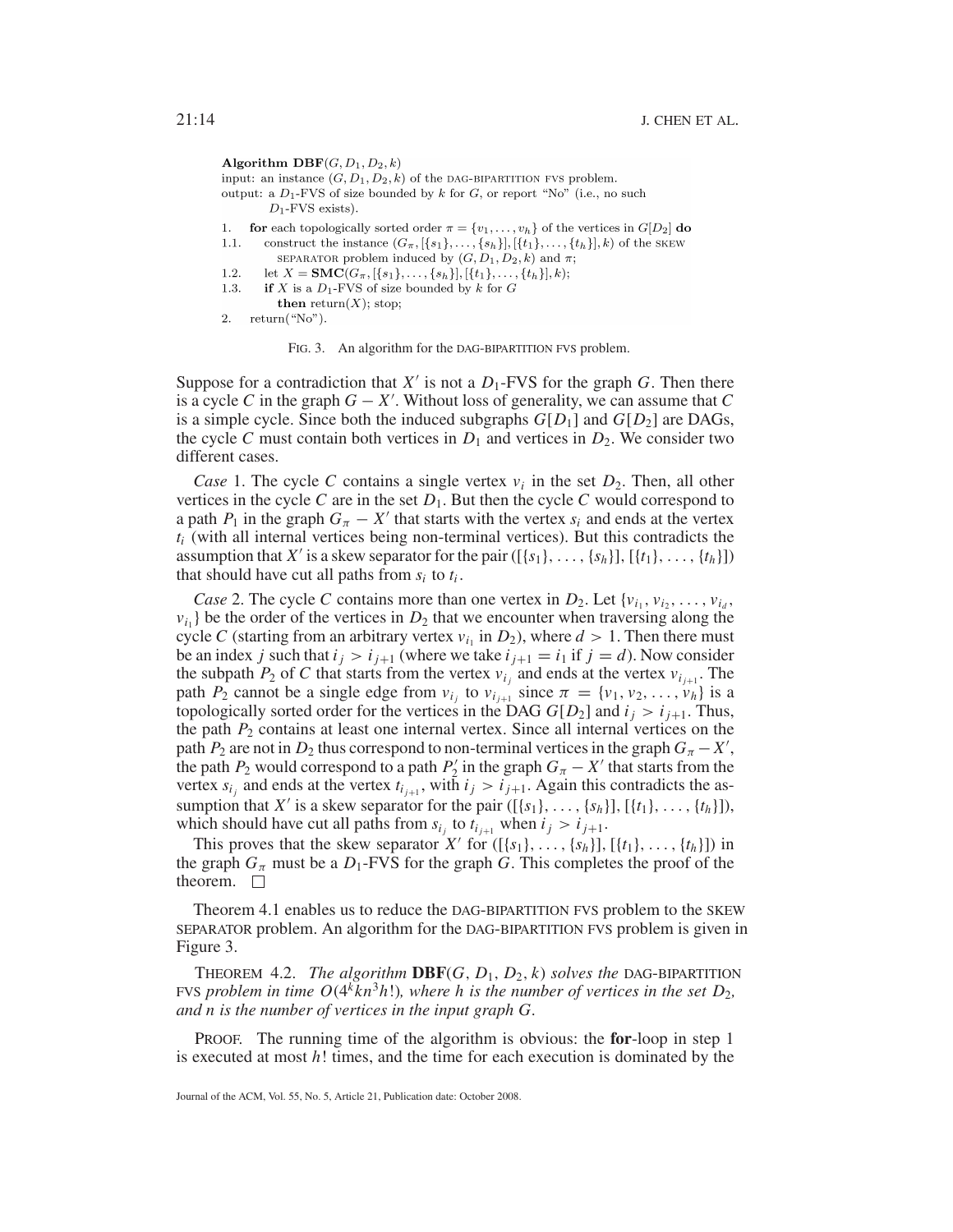subroutine call to the algorithm **SMC** in step 1.2. By Theorem 3.5, the running time of each execution of step 1.2 is bounded by  $O(4^k kn^3)$ .

For the correctness of the algorithm, first note that the algorithm always returns "No" unless it actually constructs a  $D_1$ -FVS of size bounded by  $k$  for  $G$  in step 1.3. In particular, if the input instance  $(G, D_1, D_2, k)$  contains no  $D_1$ -FVS of size bounded by *k* for the graph *G*, then the algorithm always correctly reports "No".

On the other hand, suppose that there is a  $D_1$ -FVS  $X_0$  of size bounded by *k* for the graph *G*. Then by Theorem 4.1, there is a topologically sorted order  $\pi = \{v_1, \ldots, v_h\}$  of the vertices in the DAG  $G[D_2]$  such that in the instance  $(G_{\pi}, [\{s_1\}, \ldots, \{s_h\}], [\{t_1\}, \ldots, \{t_h\}], k)$  of the SKEW SEPARATOR problem induced by  $(G, D_1, D_2, k)$  and  $\pi$ ,  $X_0$  is a skew separator for  $([\{s_1\}, \ldots, \{s_h\}],$  $[\{t_1\},\ldots,\{t_h\}]$ ) in the graph  $G_\pi$ , and every skew separator for  $([\{s_1\},\ldots,\{s_h\}],$  $[{t_1},..., {t_h}]$ ) in  $G_\pi$  is a  $D_1$ -FVS for the graph *G*. In particular,  $([{s_1},..., {s_h}], [{t_1},..., {t_h}])$  has at least one skew separator of size bounded by  $k$  (e.g.,  $X_0$ ) in the graph  $G_\pi$ . Therefore, step 1.2 of the algorithm **DBF** must return a skew separator *X* of size bounded by *k* for the pair ([ ${s_1},...,s_{s_h}$ ], [ ${t_1},...,t_h$ ]) in the graph  $G_\pi$  (the set *X* may be different from the set  $X_0$ ), and this set *X* is a *D*1-FVS for the graph *G*. In conclusion, if there is a *D*1-FVS of size bounded by *k* for the graph *G*, then the algorithm **DBF**(*G*,  $D_1$ ,  $D_2$ , *k*) will correctly return a  $D_1$ -FVS of size bounded by *k* in step 1.3.  $\Box$ 

#### 5*. Solving the DFVS Problem*

We present our algorithm for the DFVS problem. We start with a more restricted version of the problem, the DFVS REDUCTION problem, defined as follows.

DFVS REDUCTION: Given a triple  $(G, F, k)$ , where G is a directed graph and *F* is an FVS of size  $k + 1$  for *G*, either construct an FVS of size bounded by *k* for *G*, or report that no such FVS exists.

LEMMA 5.1. *The* DFVS REDUCTION *problem on a triple* (*G*, *F*, *k*) *is solvable in time*  $O(n^3 4^k k^3 k!)$ *, where n is the number of vertices in the input graph G.* 

PROOF. Let  $G = (V, E)$  be the input directed graph with  $n = |V|$  vertices, and let *F* be the input FVS of size  $k + 1$  for the graph *G*. Every FVS *F'* of size bounded by *k* for *G* can be split into two disjoint subsets  $F_1$  and  $F_2$ , where  $F_2$  consists of *j* vertices in *F* for some integer *j*,  $0 \le j \le k$ , and  $F_1$  consists of at most  $k - j$ vertices in  $V - F$ . Note that since we assume that no vertex in  $F - F_2$  is in the FVS *F'*, the induced subgraph  $G[F - F_2]$  must be a DAG. Therefore, for each *j*,  $0 \le j \le k$ , we enumerate all subsets of *j* vertices in *F*. For each such subset  $F_2$  of *F* such that  $G[F - F_2]$  is a DAG, we seek a subset  $F_1$  of at most  $k - j$  vertices in *V* − *F* such that  $F_1 \cup F_2$  makes an FVS for the graph *G*.

Fix a subset  $F_2$  of  $F$ , such that  $|F_2| = j$  and that the induced subgraph  $G[F - F_2]$ is a DAG. Note that the graph *G* has an FVS  $F_1 \cup F_2$  of size bounded by *k*, where  $F_1 \subseteq V - F$ , if and only if the subset  $F_1$  of  $V - F$  is an FVS for the graph  $G - F_2$ and the size of  $F_1$  is bounded by  $k - j$ . Therefore, to solve the original problem, we can instead consider how to construct an FVS  $F_1$  for the graph  $G - F_2$  such that  $|F_1| \leq k - j$  and  $F_1 \subseteq V - F$ .

Since *F* is an FVS for *G*, we have that the induced subgraph  $G[V - F] = G - F$ is a DAG. Moreover, by our assumption, the induced subgraph  $G[F - F_2]$  is also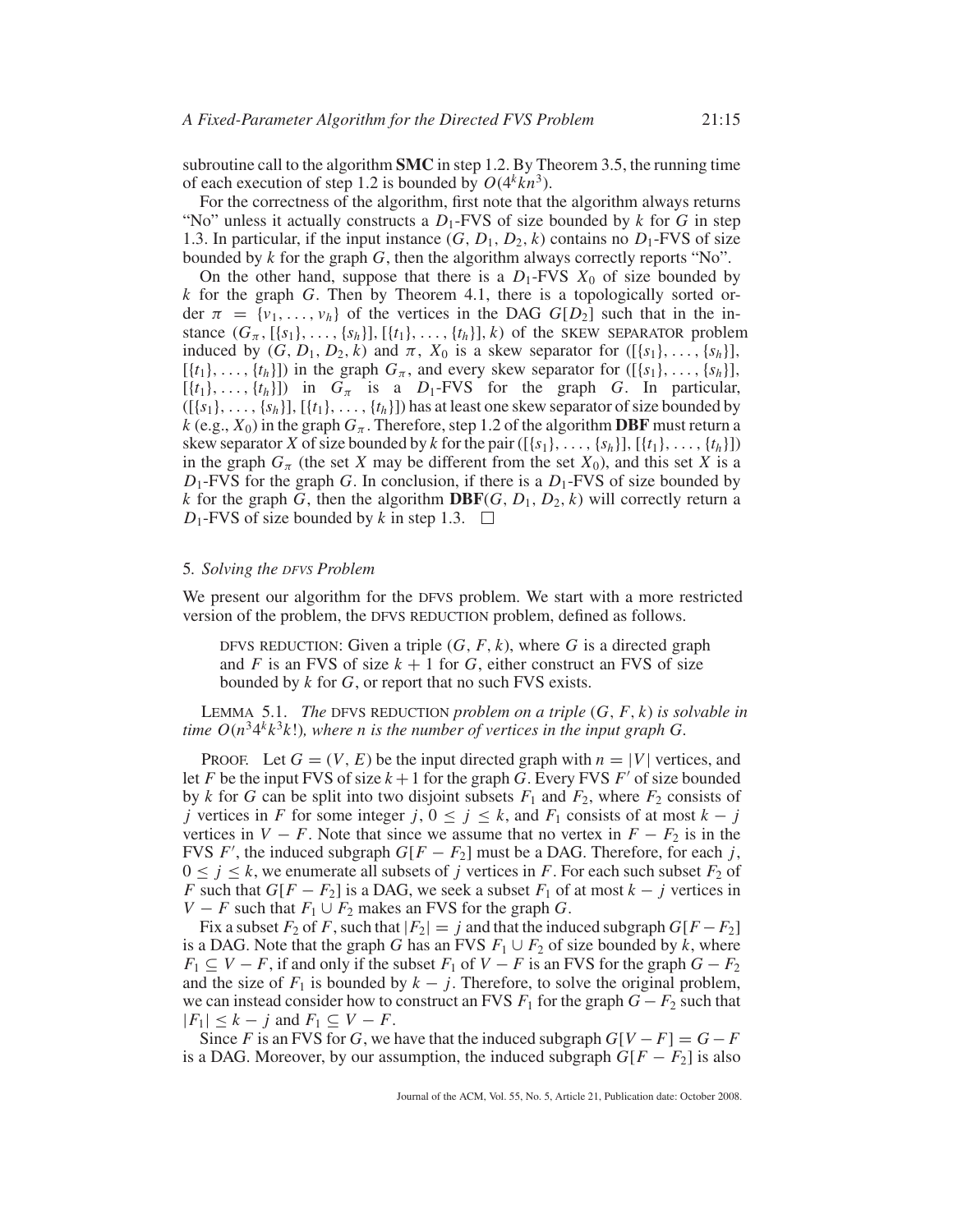a DAG. Note that  $(V - F) \cup (F - F_2) = V - F_2$ , which is the vertex set for the graph  $G' = G - F_2$ . Therefore,  $(V - F, F - F_2)$  is a DAG-bipartition of the graph *G*<sup> $\cdot$ </sup>. Thus, an FVS  $F_1$  for the graph *G*' such that  $|F_1| \leq k - j$  and  $F_1 \subseteq V - F$ , is actually a  $(V - F)$ -FVS of size bounded by  $k - j$  for the graph *G'* with the DAG-bipartition ( $V - F$ ,  $F - F_2$ ). Therefore, the set  $F_1$  can be constructed by the algorithm **DBF**( $G'$ ,  $V - F$ ,  $F - F_2$ ,  $k - j$ ).

Since  $|F| = k + 1$  and  $|F_2| = j$ , we have  $|F - F_2| = k + 1 - j$ . Therefore, the DAG  $G[F - F_2]$  contains exactly  $k + 1 - j$  vertices. By Theorem 4.2, the running time of the algorithm **DBF**( $G'$ ,  $V - F$ ,  $F - F_2$ ,  $k - j$ ) is bounded by  $O(4^{k-j}(k-j)n^3(k+1-j)!)$ . Now for all integers *j*,  $0 \le j \le k$ , we enumerate all subsets  $F_2$  of *j* vertices in  $F$  and apply the algorithm **DBF**( $G'$ ,  $V - F$ ,  $F - F_2$ ,  $k - j$ ) for those  $F_2$  such that  $G[F - F_2]$  is a DAG. As we discussed above, the graph  $G$ has an FVS of size bounded by  $k$  if and only if for some  $F_2$  of  $j$  vertices in  $F$ , where  $0 \le j \le k$ , the algorithm **DBF**(*G'*,  $V - F$ ,  $F - F_2$ ,  $k - j$ ) produces an FVS *F*<sub>1</sub> of size bounded by  $\overline{k}$  − *j* for the graph *G*<sup>'</sup>. The running time of this process is bounded by the order of

$$
\sum_{j=0}^{k} {k+1 \choose j} (4^{k-j}(k-j)n^3(k+1-j)!) = O(n^34^k k^3 k!).
$$

This completes the proof of the lemma.  $\Box$ 

The rest of our process for solving the original DFVS problem is to apply the *iterative compression* method. The method was proposed by Reed et al. [2004] and has been used for solving the FEEDBACK VERTEX SET problem on undirected graphs [Dehne et al. 2007; Guo et al. 2005, 2006]. Here we extend the method and apply it to solve the DFVS problem.

# THEOREM 5.2. *The* DFVS *problem is solvable in time*  $O(n^4 4^k k^3 k!)$ .

**PROOF.** Let  $(G, k)$  be an instance of the DFVS problem, where  $G = (V, E)$  is a directed graph with  $n = |V|$  vertices, and k is the parameter. Pick any subset  $V_0$  of  $k + 1$  vertices in *G*, and let  $F_0$  be any subset of *k* vertices in  $V_0$ . Note that the set  $F_0$  is an FVS of *k* vertices for the induced subgraph  $G_0 = G[V_0]$  since the graph  $G_0 - F_0$  consists of a single vertex (note that by our assumption, the graph *G* contains no self-loops).

Let  $V - V_0 = \{v_1, v_2, \ldots, v_{n-k-1}\}\$ . Let  $V_i = V_0 \cup \{v_1, \ldots, v_i\}$ , and let  $G_i$ *G*[ $V_i$ ] be the subgraph induced by  $V_i$ , for  $i = 0, 1, \ldots, n - k - 1$ . Inductively, suppose that for an integer *i*,  $0 \le i \le n - k - 1$ , we have constructed an FVS  $F_i$  of size bounded by  $k$  for the induced subgraph  $G_i$  (this has been the case for  $i = 0$ ). Without loss of generality, we can assume that the set  $F_i$  consists of exactly *k* vertices – otherwise we simply pick  $k - |F_i|$  vertices (arbitrarily) from  $G_i - F_i$  and add them to the set  $F_i$ . Now consider the set  $F'_{i+1} = F_i + v_{i+1}$ . Since  $G_{i+1} - F'_{i+1} = G_i - F_i$  and  $F_i$  is an FVS for  $G_i$ , the set  $F'_{i+1}$  is an FVS of size  $k + 1$  for the induced subgraph  $G_{i+1}$ . In particular, the triple  $(G_{i+1}, F'_{i+1}, k)$  is a valid instance for the DFVS REDUCTION problem.

Apply Lemma 5.1 to the instance  $(G_{i+1}, F'_{i+1}, k)$ , which either returns an FVS  $F_{i+1}$  of size bounded by *k* for the graph  $G_{i+1}$ , or claims that no such FVS exists. It is easy to see that if the induced subgraph  $G_{i+1} = G[V_{i+1}]$  does not have an FVS of size bounded by *k*, then the original graph *G* cannot have an FVS of size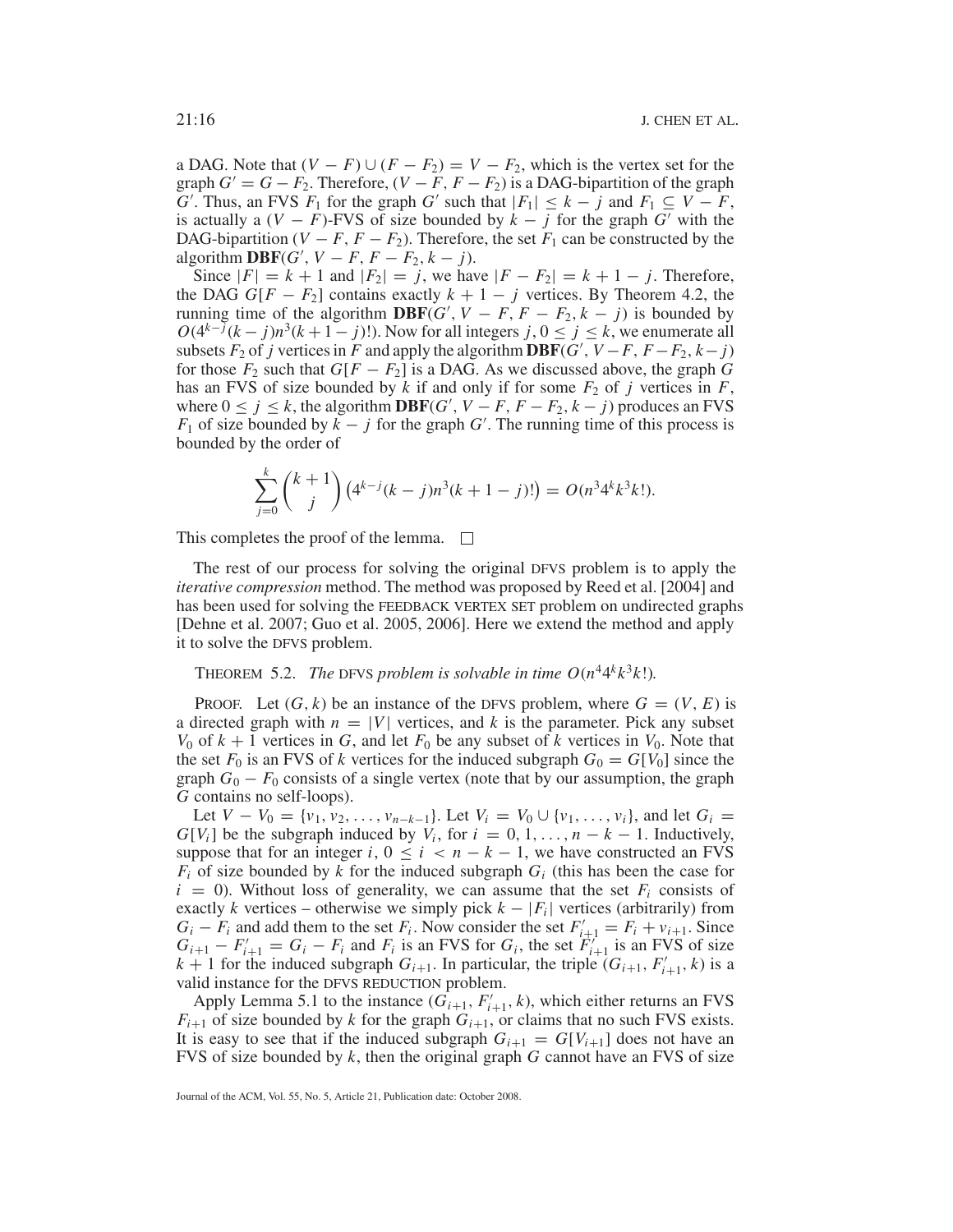bounded by *k*. Therefore, in this case, we can simply stop and conclude that there is no FVS of size bounded by *k* for the original input graph *G*. On the other hand, suppose that an FVS  $F_{i+1}$  of size bounded by k is constructed for the graph  $G_{i+1}$ in the above process, then the induction successfully proceeds from  $i$  to  $i + 1$  with a new pair  $(G_{i+1}, F_{i+1})$ .

In conclusion, the above process either stops at some point and correctly reports that the input graph *G* has no FVS of size bounded by *k*, or eventually ends with an FVS  $F_{n-k-1}$  of size bounded by *k* for the graph  $G_{n-k-1} = G[V_{n-k-1}] = G$ .

This process is involved in solving at most  $n - k - 1$  instances ( $G_i, F_i, k$ ) of the DFVS REDUCTION problem, for  $0 \le i \le n - k - 2$ . By Lemma 5.1, the running time of the process is bounded by  $O(n^34^k k^3 k! (n - k - 1)) = O(n^44^k k^3 k!)$ , and the process correctly solves the DFVS problem.  $\Box$ 

*Remark* 5.3*.* The running time of the algorithm in Theorem 5.2 can be further improved by taking advantage of existing approximation algorithms for the FEEDBACK VERTEX SET problem on directed graphs. Even et al. [1998] have developed a polynomial time approximation algorithm for the FEEDBACK VERTEX SET problem that for a given directed graph *G*, produces an FVS *F* of size bounded by  $c \cdot \tau \log \tau \log \log \tau$  in time  $O(n^2M(n) \log^2 n)$ , where *c* is a constant, *τ* is the size of a minimum FVS for the graph *G*, and  $M(n) = O(n^{2.376})$  is the complexity of the multiplication of two  $n \times n$  matrices. Therefore, for a given instance  $(G, k)$  of the DFVS problem, we can first apply the approximation algorithm in Even et al. [1998] to construct an FVS *F* for the graph *G*. If  $|F| > c \cdot k \log k \log \log k$ , then we know that the graph *G* has no FVS of size bounded by *k*. On the other hand, suppose that  $|F| \leq c \cdot k \log k \log \log k$ . Then we pick a subset  $F_0$  of arbitrary *k* vertices in *F*, and let  $G_0 = G - (F - F_0)$ . The set  $F_0$  is an FVS of size  $k$  for the graph  $G_0$ . Now we can proceed exactly the same way as we did in Theorem 5.2: let  $F - F_0 = \{v_1, v_2, \ldots, v_h\}$ , where  $h \leq c \cdot k \log k \log \log k - k$ , and let  $V_i = V_0 \cup \{v_1, \ldots, v_i\}$ , and  $G_i = G[V_i]$ , for  $i = 0, 1, \ldots, h$ . By repeatedly applying the algorithm in Lemma 5.1, we can either stop with a certain index *i* where the induced subgraph  $G_{i+1}$  has no FVS of size bounded by  $k$  (thus the original input graph *G* has no FVS of size bounded by *k*), or eventually construct an FVS  $F_h$  of size bounded by *k* for the graph  $G_h = G[V_h] = G$ . This process calls for the execution of the algorithm in Lemma 5.1 at most  $h = O(k \log k \log \log k)$  times, and each execution takes time  $O(n^3 4^k k^3 k!)$ . In conclusion, the DFVS problem can be solved in time  $O(n^3 4^k k^4 k! \log k \log \log k + n^{4.376} \log^2 n)$ , where the second term in the complexity is due to the approximation algorithm given in Even et al. [1998].

## 6*. Remarks and Future Research*

We presented a parameterized algorithm of running time  $O(n^4 4^k k^3 k!)$  for the DFVS problem, which shows that the problem is fixed-parameter tractable, and resolves an outstanding open problem in parameterized computation and complexity. Before we close the paper, we give a few remarks on our results and on directions for future research.

There is an edge version of the FEEDBACK SET problem, which is called the FEEDBACK ARC SET problem (briefly, the DFAS problem): given a directed graph *G* and a parameter  $k$ , either construct a set of at most  $k$  edges in  $G$  whose removal leaves a DAG, or report that no such edge set exists. The DFAS problem is also a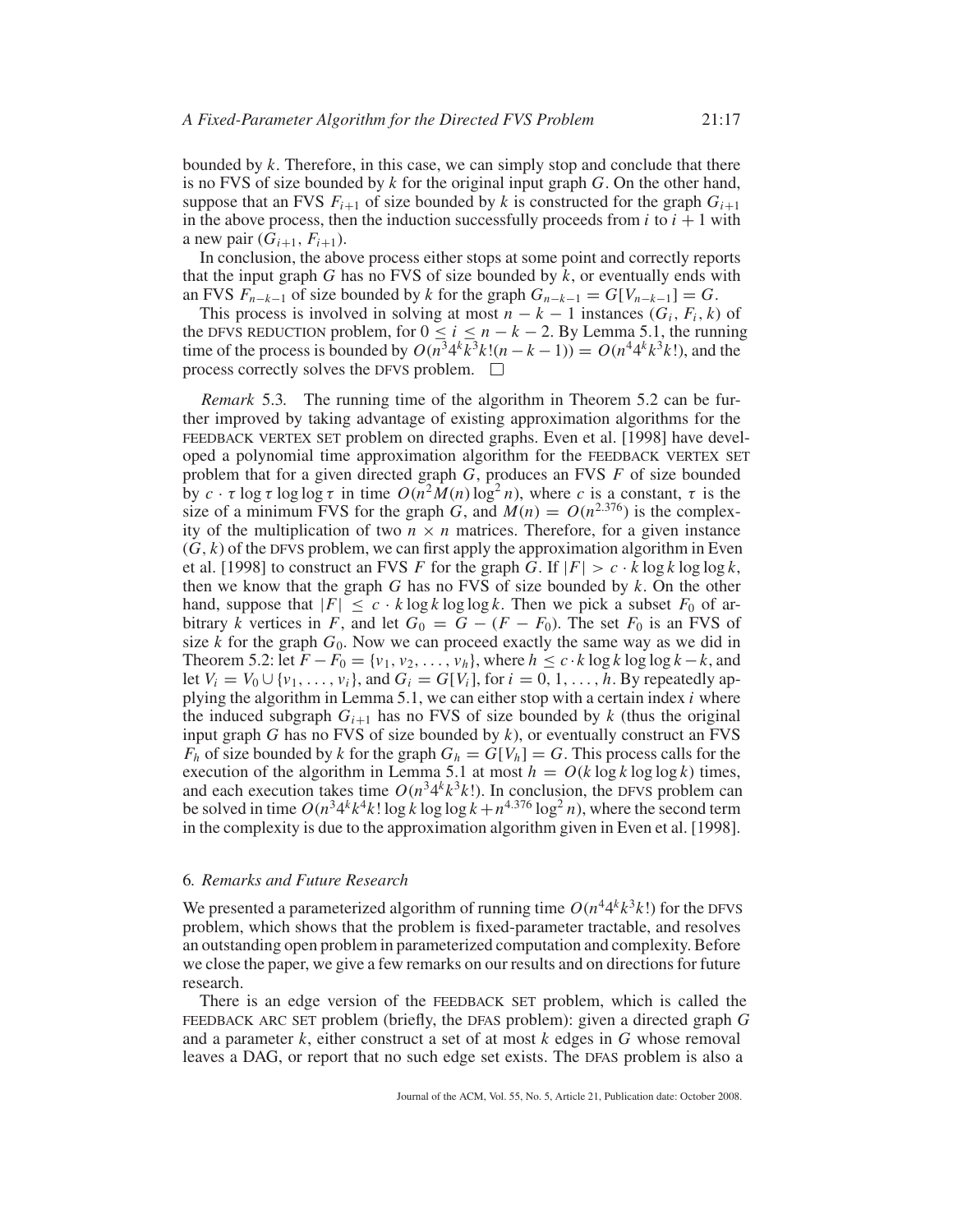well-known NP-complete problem [Garey and Johnson 1979]. As shown by Even et al. [1998], the DFAS problem and the DFVS problem can be reduced in linear time from one to the other with the same parameter. Therefore, our results also imply an  $O(n^4 4^k k^3 k!)$  time algorithm for the DFAS problem.

The techniques developed in this article for solving the SKEW SEPARATOR problem seem to be powerful and generally useful in the study of a variety of separator problems. For example, it has been used recently in developing improved algorithms for a multi-cut problem on undirected graphs in which a separator is sought to (uniformly) separate a set of given terminals [Chen et al. 2007b]. It will be interesting to identify the conditions for the multi-cut problems under which these techniques (and their variations and generalizations) are applicable. In particular, it will be interesting to see if the techniques are applicable to derive the fixed-parameter tractability of the FEEDBACK VERTEX SET problem on *weighted and directed graphs*. Note that the fixed-parameter tractability of the problem on weighted and *undirected* graphs has been derived recently [Chen et al. 2007a].

It will be interesting to develop new techniques that lead to faster parameterized algorithms for the DFVS problem and other related problems. For example, is it possible that the DFVS problem can be solved in time  $O(c^k n^{O(1)})$  for a constant *c*? Another direction is to look at the *kernelization* of the DFVS problem, by which we refer to a polynomial-time algorithm that on an instance  $(G, k)$  of the DFVS problem, produces a (smaller) instance  $(G', k')$  of the problem, such that the size of the graph  $G'$  (the kernel) is bounded by a function  $g(k)$  of  $k$  (but independent of the size of the original graph *G*), that  $k' \leq k$ , and that the graph *G* has an FVS of size bounded by  $k$  if and only if the graph  $G'$  has an FVS of size bounded by  $k'$ . Since now it is known that the DFVS problem is fixed-parameter tractable, by a general theorem in parameterized complexity theory [Downey and Fellows 1999], such a kernelization algorithm exists for the DFVS problem. However, how small can the size of the kernel  $G'$  be? In particular, can the kernel  $G'$  have its size bounded by a polynomial of the parameter *k*? We note that recently there has been progress in the study of kernelization for the FEEDBACK VERTEX SET problem on undirected graphs. Bodlaender [2007] was able to give a kernel of size  $O(k^3)$  for the FEEDBACK VERTEX SET problem on undirected graphs, and Bodlaender and Penninkx [2008] have shown that the FEEDBACK VERTEX SET problem on undirected planar graphs has a kernel of size *O*(*k*).

ACKNOWLEDGMENTS. The authors are grateful to Hans Bodlaender, Daniel Marx, Mike Fellows, Mike Langston, Vijaya Ranmachandran, and Venkatesh Raman for their useful discussions and comments. Daniel Marx suggested the name "skew separator", and Hans Bodlaender suggested the further improvement on the algorithm's running time via approximation algorithms. The authors would like to thank an anonymous referee who pointed out a technical bug (which has been fixed) and suggested a possible correction.

#### **REFERENCES**

- BAFNA, V., BERMAN, P., AND FUJITO, T. 1999. A 2-approximation algorithm for the undirected feedback vertex set problem. *SIAM J. Disc. Math. 12*, 289–297.
- BODLAENDER, H. 1993. On linear time minor tests with depth first search. *J. Algorithms 14*, 1–23.
- BODLAENDER, H. 2007. A cubic kernel for feedback vertex set. In *Proceedings of the 24th Annual Symposium on Theoretical Aspects of Computer Science (STACS 2007),* Lecture Notes in Computer Science, vol. 4393. Springer-Verlag, New York, 320–331.